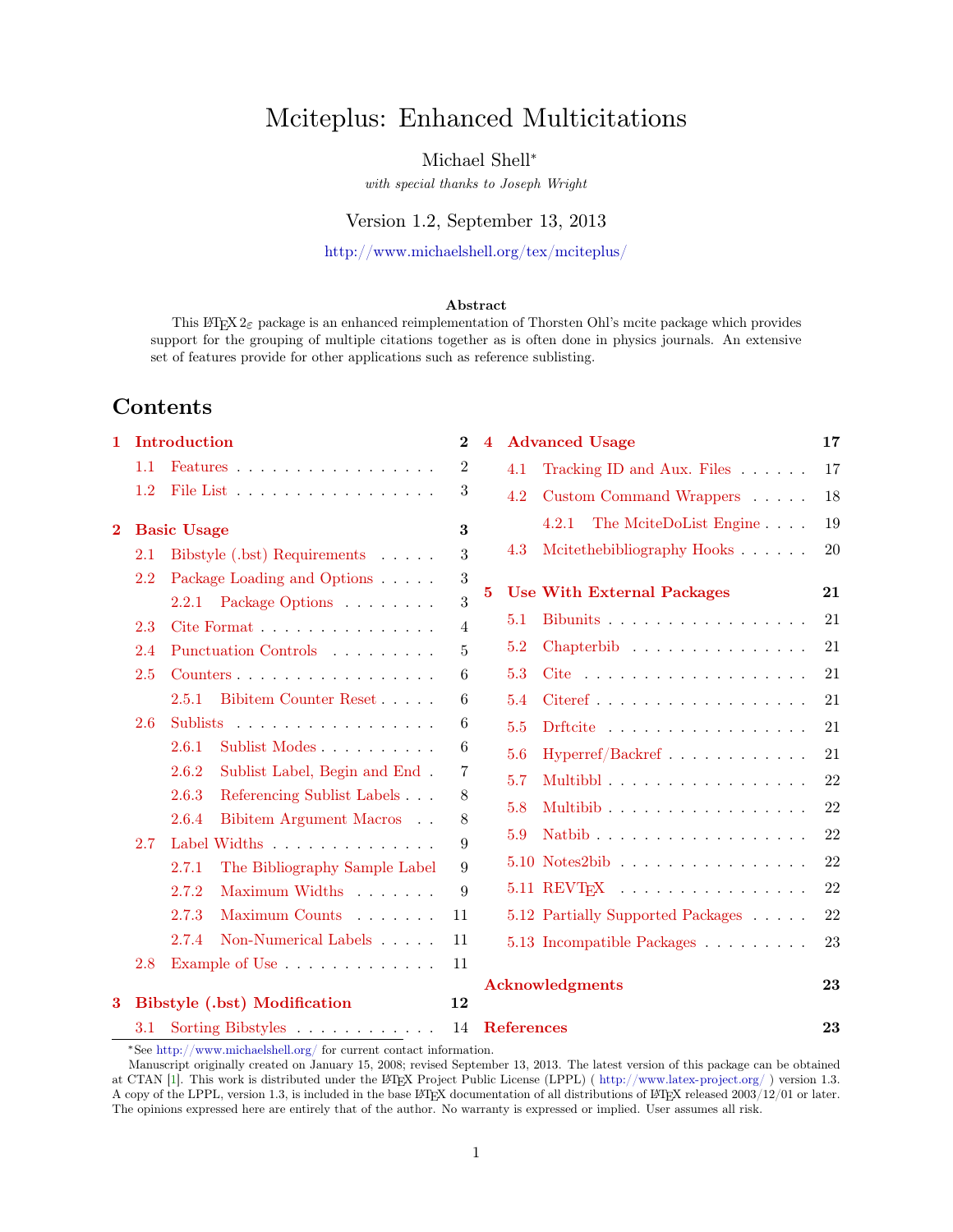## 1 INTRODUCTION 2

## <span id="page-1-0"></span>1 Introduction

Mciteplus is a reimplementation of Thorsten Ohl's [\(http://theorie.physik.uni-wuerzburg.de/~ohl/\)](http://theorie.physik.uni-wuerzburg.de/~ohl/) mcite LATEX package [\[2\]](#page-22-4), which provides for "collapsed" citations (i.e., a grouping of multiple references under a single collective reference) as is often done in physics journals. Using Thorsten Ohl's example in the documentation for mcite:

- [1] S. L. Glashow, Nucl. Phys. 22, 579 (1961).
- [2] A. Salam, in Elementary Particle Theory, edited by N. Svartholm (Almquist and Wiksell, Stockholm, 1968), pp. 367–377.
- [3] S. Weinberg, Phys. Rev. Lett. 19, 1264 (1967).

becomes:[1](#page-1-2)

[1] S. L. Glashow, Nucl. Phys. 22, 579 (1961); A. Salam, in Elementary Particle Theory, edited by N. Svartholm (Almquist and Wiksell, Stockholm, 1968), pp. 367–377; S. Weinberg, Phys. Rev. Lett. 19, 1264 (1967).

## <span id="page-1-1"></span>1.1 Features

Mciteplus offers the following features many of which are not available with the original mcite:

- Entry punctuation can be controlled by the bibstyle (.bst) as well as the user.
- No "double periods" when an entry already ends with a period (e.g., an abbreviated journal name).
- Support for sublists.
- Support for multiple bibliographies and/or auxiliary files.
- The bibliography sample label width is automatically updated to account for the changes in the numbering due to the grouped entries. Maximum label width information is available to user.
- Compatible with the natbib package. (The bibstyle must support both mciteplus as well as natbib.)
- Compatible with the REVT<sub>E</sub>X4 class. (The bibstyle must support both mciteplus as well as natbib.)
- Support for the optional argument of \cite[]{}.
- Provides a means to allow users to use almost any cite command via custom command wrappers and the ability to manually disable all automatic internal hooks.
- Mciteplus compatible sorting bibstyles are possible via the use of a "mcitetail" field in the BIBT<sub>E</sub>X database entries. See section [3.1](#page-13-0) for details.

<span id="page-1-2"></span><sup>1</sup>Formatting produced by the apsrevM.bst bibstyle.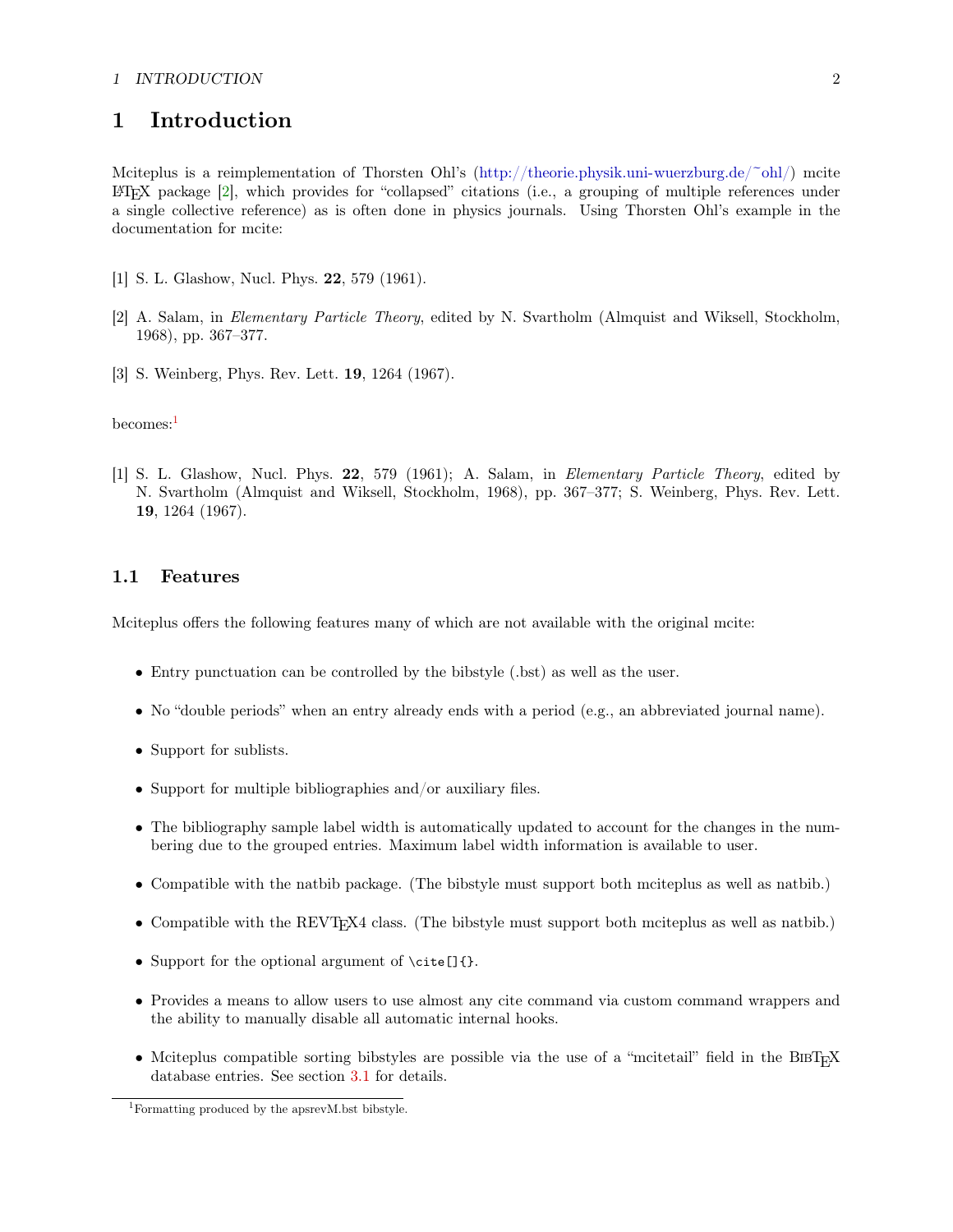### <span id="page-2-0"></span>1.2 File List

The files in this package are as follows:

mciteplus.sty The mciteplus LAT<sub>EX</sub> package.

mciteplus\_doc.pdf The user manual (this document).

mciteplus\_doc.tex The LATEX source of the user manual.

mciteplus\_code.txt Selected .bst modification and other code listings.

apsrevM.bst An mciteplus compatible version of  $REVTFX4$ 's apsrev.bst [\[3\]](#page-22-5).

apsrmpM.bst An mciteplus compatible version of REVTEX4's apsrmp.bst [\[3\]](#page-22-5). Note: This is a sorting style. For it to work properly, you must set the "mcitetail"  $\text{BIBT}_{\text{R}}X$  database field for every tail entry as mentioned in section [3.1.](#page-13-0)

IEEEtranM.bst An mciteplus compatible version of IEEEtran.bst [\[4\]](#page-22-6).

IEEEtranMN.bst An mciteplus compatible version of IEEEtranN.bst (natbib compatible) [\[4\]](#page-22-6).

## <span id="page-2-1"></span>2 Basic Usage

## <span id="page-2-2"></span>2.1 Bibstyle (.bst) Requirements

Mciteplus does require an mciteplus compatible bibstyle (.bst file). Unfortunately, bibstyles designed for use with mcite will not work with mciteplus. See section [3](#page-11-0) for information on how to convert existing bibstyles for use with mciteplus.

#### <span id="page-2-3"></span>2.2 Package Loading and Options

Mciteplus is invoked in the standard LATEX way:

\usepackage[options]{mciteplus}

As mciteplus installs command wrappers over existing \cite commands, it should be loaded last, even after other packages that normally are loaded last such as hyperref [\[5\]](#page-22-7).

Be aware that LaTeX may have to be run twice in order for the correct label width to be calculated and used after entries are collapsed. When this happens, mciteplus will issue the warning "Rerun to ensure correct mciteplus label max width/count".

#### <span id="page-2-4"></span>2.2.1 Package Options

Valid options are:

chapterbibrootbib — This option must be specified when using the rootbib option/mode of the chapterbib package [\[6\]](#page-22-8). Mciteplus is not able to auto-detect the rootbib mode of chapterbib directly because when invoking that mode, the user must run LAT<sub>EX</sub> a second time without the rootbib option. For all of these  $\angle$ ET<sub>EX</sub> runs, keep this mciteplus option enabled (i.e., as long as there is, or is going to be, a jobname.bbl file under chapterbib). Beware of the possibility of an mciteplus status (i.e., head or tail) conflict in an overall bibliography if the same entry is cited differently in different parts of the document. See section [5.2](#page-20-2) for more details on the use of chapterbib.

debug — Invoking this option will cause mciteplus to issue debugging information to the console whenever it processes: (1) a citation list; (2) an mciteplus aware bibliography; and (3) entries within the mciteplus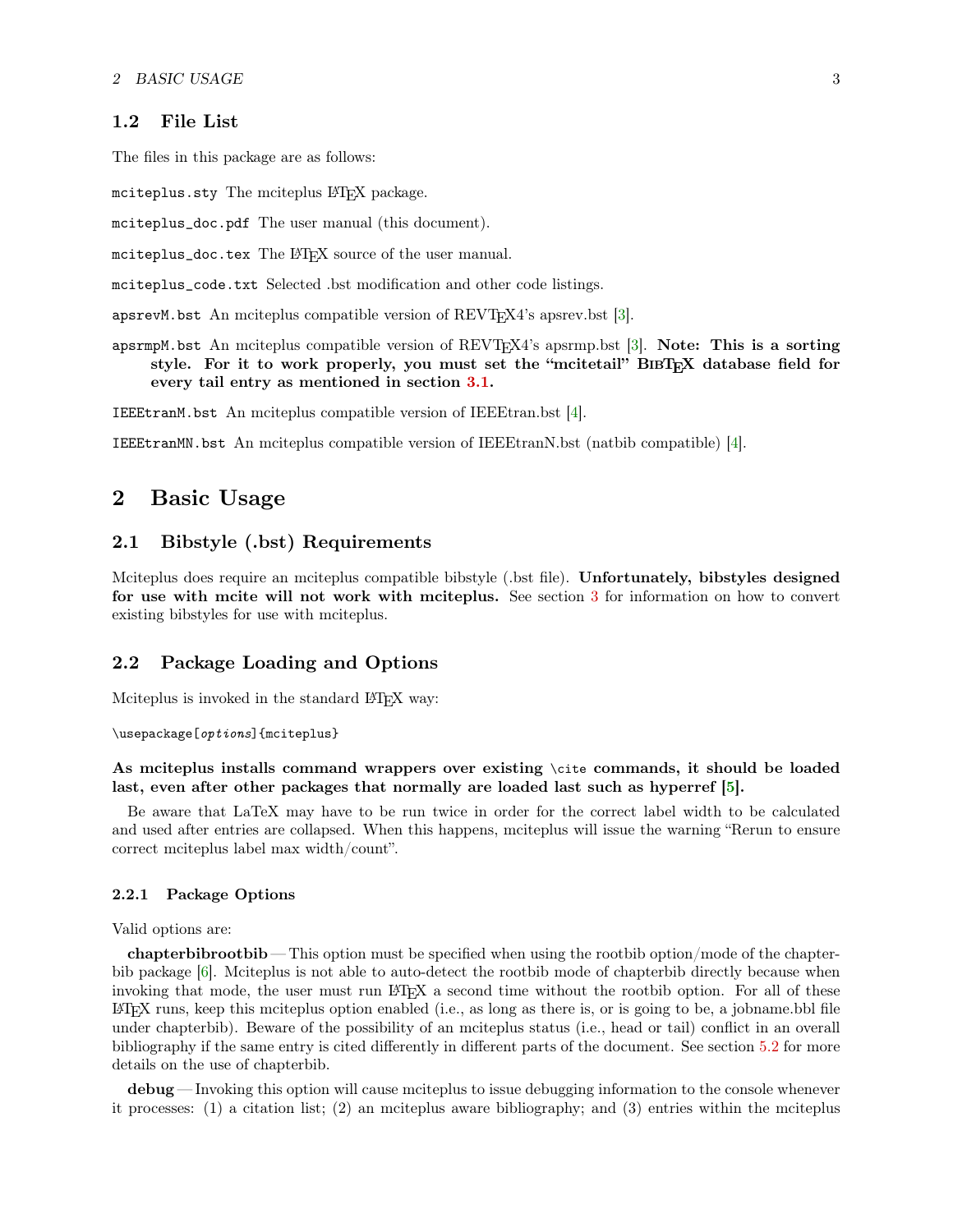#### 2 BASIC USAGE 4

bibliography. This may be helpful to diagnose problems or to learn what tracking IDs, etc., mciteplus is using.

nohooks — This option will prevent mciteplus from automatically hooking into LATEX's \cite internals and/or autodetecting and interfacing with external packages. The intended use is for advanced users who want to create their own mciteplus' \cite wrappers. When using this option, users will then have to manually define their own cite wrappers using the internal mciteplus engine (which is always available to users regardless of whether this option is selected or not). See section [4.2](#page-17-0) for how to do this. Beware that this option can cause some packages to issue errors when used with mciteplus, especially those that alter the bibliography environments (e.g., citeref.sty, pageref.sty, etc.)

## <span id="page-3-0"></span>2.3 Cite Format

In the example given at the start of the introduction, the Glashow entry is known as the "head" entry and those of Salam and Weinberg are known as "tails". As with mcite, tails are declared within the \cite command immediately after their head entry by prefixing them with a \*:

#### \cite{Glashow,\*Salam,\*Weinberg}

Head entries may or may not have tails. However, every tail must have a head entry. The tail entries for a group must all be declared (without duplication) when their head entry is first cited. After that, the head entry may be recited as often as desired. It is possible, though bad practice, to redeclare the tails (or a subset thereof) when reciting the head. This allows for the case of overall bibliographies in which the same citation group is defined in multiple local bibliographies, all the entries of which are later combined into a single overall bibliography. However, new tails cannot be later added to an existing citation group.

Thus, each of the following lines will generate an error as they are invalid:

\cite{\*Salam} % missing head declaration

\cite{Glashow,\*Salam} \cite{Glashow,\*Salam,\*Weinberg} % tails added after initial definition

\cite{Glashow,\*Salam,\*Salam} % duplicate tails in initial definition

Each of the following lines is valid:

\cite{Glashow,\*Salam,\*Weinberg,Smith,\*Jones} % multiple groups OK

\cite{Glashow,\*Salam,\*Weinberg} \cite{Glashow} % head can be recited anytime

\cite{Glashow,\*Salam,\*Weinberg} \cite{Glashow,\*Salam,\*Weinberg} % restate previous definition

\cite{Glashow,\*Salam,\*Weinberg} \cite{Glashow,\*Weinberg} % restate part of previous definition

\cite[page 580 of Glashow]{Glashow,\*Salam} % optional argument is supported

\nocite{\*} % BibTeX wildcard OK, but use with caution

The BIBT<sub>E</sub>X "wildcard" entry "\*" for \nocite is allowed. However, it is important to ensure that the entries <sup>B</sup>ibTEX will automatically add to the bibliography from its databases will not get "in between" any head/tail groupings. This will not be a problem with unsorted bibstyles as long as the head/tail groups are cited prior to the invocation of the wildcard entry or as long as the head/tail group entries are listed together and in the correct order in the BIBT<sub>E</sub>X databases. However, with sorting bibstyles extra care must be taken to keep the head/tail groups together in spite of the reordering process. See section [3.1](#page-13-0) for more information.

By default, mciteplus will issue an error message if it encounters bibliography<sup>[2](#page-3-1)</sup> entries that it has no record of. This will almost certainly be the case if the BIBT<sub>EX</sub> wildcard entry is used. To disable the error messages and allow mciteplus to automatically assume that all unknown entries are heads, just issue the T<sub>F</sub>X conditional:

<span id="page-3-1"></span><sup>&</sup>lt;sup>2</sup>Well, only those in a mcitethebibliography environment.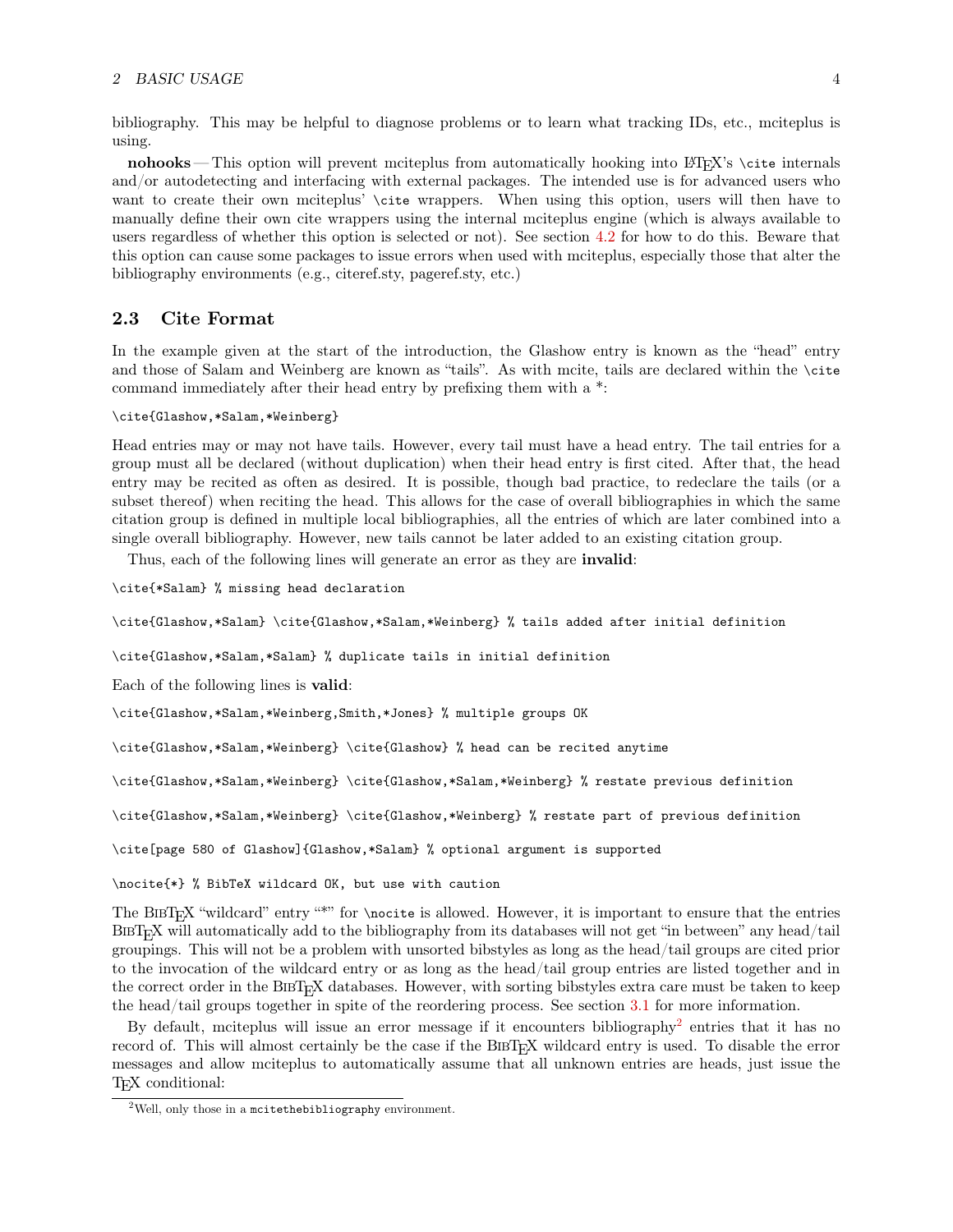#### 2 BASIC USAGE 5

#### \mciteErrorOnUnknownfalse

before the bibliography it is to affect. Mciteplus will issue a warning message to the console as a reminder if it detects the use of the BIBT<sub>E</sub>X wildcard entry.

### <span id="page-4-0"></span>2.4 Punctuation Controls

There are three kinds of punctuation/spacing mciteplus uses in the formatting of entries in the bibliography: (1) Middle punctuation which is used between entries within a collapsed group (typically "; "); (2) End punctuation which is used at the end of each entry group (typically "."); and (3) separation punctuation/spacing which is inserted before each head entry after the very first. Separation punctuation/spacing is usually not used (it is typically "\relax"), but it is provided for because some bibliography styles may require unusual spacing or a \par between the entries, but under mciteplus, bibstyles cannot directly insert such things as BIBT<sub>E</sub>X does not know at run time which entries are heads and which are tails.

Mciteplus defines the package defaults of each as:<sup>[3](#page-4-1)</sup>

```
\providecommand{\mcitedefaultmidpunct}{;\space}
\providecommand{\mcitedefaultendpunct}{.}
\providecommand{\mcitedefaultseppunct}{\relax}
```
However, both the bibstyle and the user can override the defaults with the user having the final say in the matter.

Bibstyles can override the package defaults via issuing the command:

#### \mciteSetBstMidEndSepPunct{middle punctuation}{end punctuation}{separation punctuation}

\mciteSetBstMidEndSepPunct must be issued at the end of the entry it is to affect (prior to the next \bibite m) and the values given will remain in effect until specified again.

The user can override the bibstyle by issuing the command:

#### \mciteSetMidEndSepPunct{middle punctuation}{end punctuation}{separation punctuation}

before the bibliography it is to affect. However, this poses a problem because the bibstyle may or may not specify end punctuation for each entry (e.g., such as when an entry ends with a URL or an abbreviated journal name). To provide for this, mciteplus provides a TFX conditional \ifmciteBstWouldAddEndPunct, that a bibstyle can set to true if and only if BIBT<sub>EX</sub> would add end punctuation to the given entry. (See section [3](#page-11-0) for how bibstyle designers should implement this feature.) If the bibstyle provides this feature, and it is recommended that they do, then users can take advantage of this conditional in their use of \mciteSetMidEn dSepPunct:

```
\mciteSetMidEndSepPunct{;\space}{\ifmciteBstWouldAddEndPunct.\else\fi}{\relax}
```
and thus still avoid the "double period" problem under their own custom punctuation.

After issuing a user defined \mciteSetMidEndSepPunct for a bibliography, a user can restore control back to the bibstyle for later bibliographies by issuing:

\mciteSetMidEndSepPunct{\mcitebstmidpunct}{\mcitebstendpunct}{\mcitebstseppunct}

before the bibliography(ies) to be affected.

<span id="page-4-1"></span><sup>3</sup>\providecommand is used so that class files can declare their own mciteplus defaults.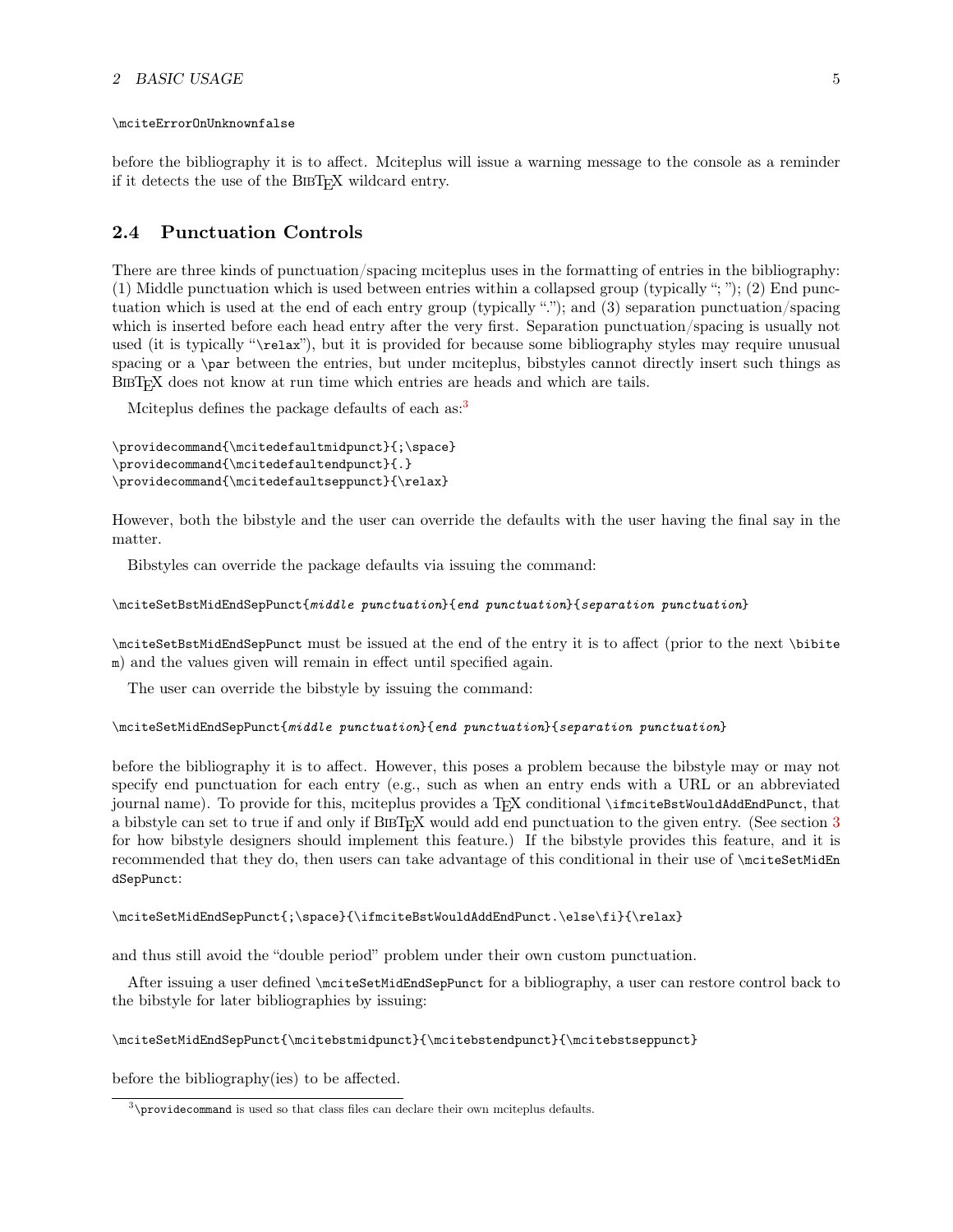#### <span id="page-5-0"></span>2.5 Counters

Mciteplus provides two LATEX counters, mcitebibitemcount and mcitesubitemcount, which track the number of head, and tail entries for each head, respectively. At each head entry, mcitebibitemcount is incremented and mcitesubitemcount is reset, by/to one. At each tail entry (or sublisted head entry under sublist modes "b", "f" and "h" as described in section [2.6.2\)](#page-6-0), mcitesubitemcount is incremented by one after each subitem label is rendered. Be aware that mcitebibitemcount is not what is used to actually generate the entry labels in the bibliography as LATEX handles this the same way it normally does (typically using it's own counter, enumiv).

These counters can be referenced by the user to generate sublist labels (section [2.6.2\)](#page-6-0), to determine maximum label widths (section [2.7.2\)](#page-8-2) as well as to control other counters (e.g., section [4.3\)](#page-19-0).

#### <span id="page-5-1"></span>2.5.1 Bibitem Counter Reset

By default, mciteplus resets mcitebibitemcount at the start of each bibliography. However, in some documents with multiple bibliographies, the entries are to be numbered consecutively throughout the document and, thus, the entry count should not reset at the start of each bibliography. For such cases, you can issue a:

#### \mciteResetBibitemCountfalse

before a bibliography to disable the counter reset (so that the maximum label widths and counts will be correct, see section [2.7\)](#page-8-0). There is also a \mciteResetBibitemCounttrue which reenables the resetting of the counter.

## <span id="page-5-2"></span>2.6 Sublists

Sublisting within entry groups is supported by mciteplus. For example:

[1] S. L. Glashow, Nucl. Phys. 22, 579 (1961); a) A. Salam, in Elementary Particle Theory, edited by N. Svartholm (Almquist and Wiksell, Stockholm, 1968), pp. 367–377; b) S. Weinberg, Phys. Rev. Lett. 19, 1264 (1967).

The sublist labels (e.g., "a)", "b)", etc.) are based on the mciteplus provided LATEX counter, mcitesubitemco unt, which is reset at the start of each head.

#### <span id="page-5-3"></span>2.6.1 Sublist Modes

The standard sublist mode "s" (as show above) is to begin numbering with the first tail.

Mciteplus can begin numbering with the head entries, but omit the sublabel for the heads via sublist mode "b":

[1] S. L. Glashow, Nucl. Phys. 22, 579 (1961); b) A. Salam, in Elementary Particle Theory, edited by N. Svartholm (Almquist and Wiksell, Stockholm, 1968), pp. 367–377; c) S. Weinberg, Phys. Rev. Lett. 19, 1264 (1967).

To sublabel the first entries of each group (heads) use the sublist mode "f":

[1] a) S. L. Glashow, Nucl. Phys. 22, 579 (1961); b) A. Salam, in Elementary Particle Theory, edited by N. Svartholm (Almquist and Wiksell, Stockholm, 1968), pp. 367–377; c) S. Weinberg, Phys. Rev. Lett. 19, 1264 (1967).

Entries without tails (single heads) are not sublisted under sublist mode "f". To enable that, use sublist mode "h".

As with punctuation, the sublist mode can be specified by both the bibstyle as well as the user with the latter overriding the former: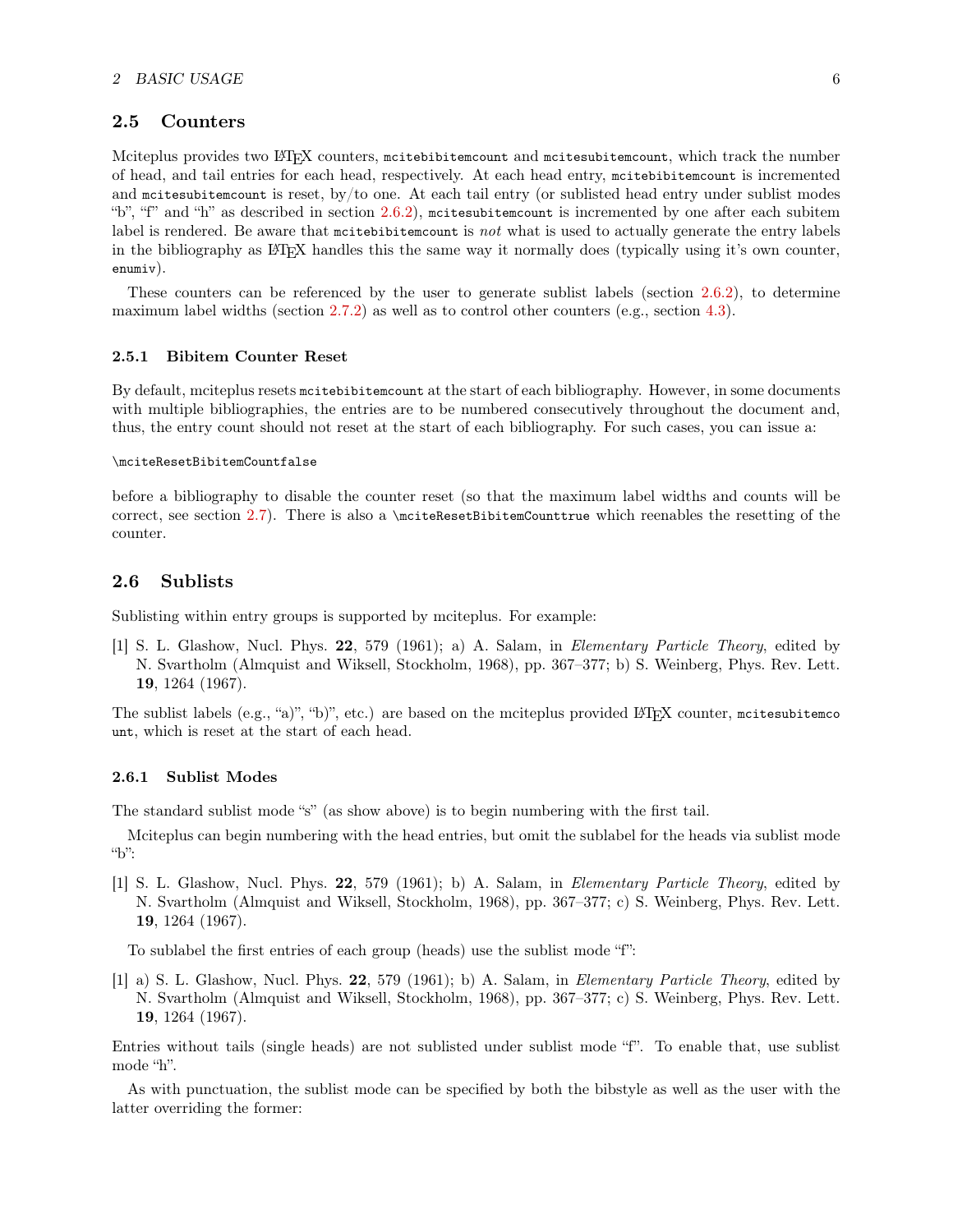#### 2 BASIC USAGE 7

\mciteSetBstSublistMode{mode} % for use by bibstyles

\mciteSetSublistMode{mode} % for use by the user in the document

where *mode* is one of:

- d "Default", do not alter whatever mode is currently in effect. For bibstyles, this is essentially a NOOP, but when invoked by the user, the bibstyle is allowed to alter the sublist mode.
- $n$  No sublist, do not sublist the entries.
- s Sublist mode "s", sublist the tail entries.
- b Sublist mode "b", sublist the tail entries, start the count with their head, but omit labeling the head.
- f Sublist mode "f", sublist the tail entries including their head.
- h Sublist mode "h", implies sublist mode "f", but sublist all entries, even heads without tails.

Unless specified otherwise, sublisting will not be done.

#### <span id="page-6-0"></span>2.6.2 Sublist Label, Begin and End

Mciteplus allows bibstyles and users to specify the sublist label form used, the code that gets executed at the start of the sublist and the code that ends a sublist. Mciteplus defines the package defaults of each as:

```
\providecommand{\mcitedefaultsublistlabel}{\alph{mcitesubitemcount})\space}
\providecommand{\mcitedefaultsublistbegin}{\relax}
\providecommand{\mcitedefaultsublistend}{\relax}
```
The result of which is as shown in the previous examples. However, both the bibstyle and the user can override the defaults with the user having the final say in the matter. The sublist label/begin/end code can be specified by both the bibstyle as well as the user with the latter overriding the former:

```
\mciteSetBstSublistLabelBeginEnd{label}{begin}{end} % for use by bibstyles
```
\mciteSetSublistLabelBeginEnd{label}{begin}{end} % for use by the user in the document

This flexibility provides a way to use customized environments for the sublists:

```
\mciteSetSublistMode{s}
\mciteSetSublistLabelBeginEnd{\item[\arabic{mcitebibitemcount}.\alph{mcitesubitemcount})]}{\begin{e
numerate}}{\end{enumerate}}
```
which yields:

- [1] S. L. Glashow, Nucl. Phys. **22**, 579 (1961);
	- 1.a) A. Salam, in Elementary Particle Theory, edited by N. Svartholm (Almquist and Wiksell, Stockholm, 1968), pp. 367–377;
	- 1.b) S. Weinberg, Phys. Rev. Lett. 19, 1264 (1967).

After issuing a user defined \mciteSetSublistLabelBeginEnd for a bibliography, a user can restore control back to the bibstyle for later bibliographies by issuing:

\mciteSetSublistLabelBeginEnd{\mcitebstsublistlabel}{\mcitebstsublistbegin}{\mcitebstsublistend}

before the bibliography(ies) to be affected.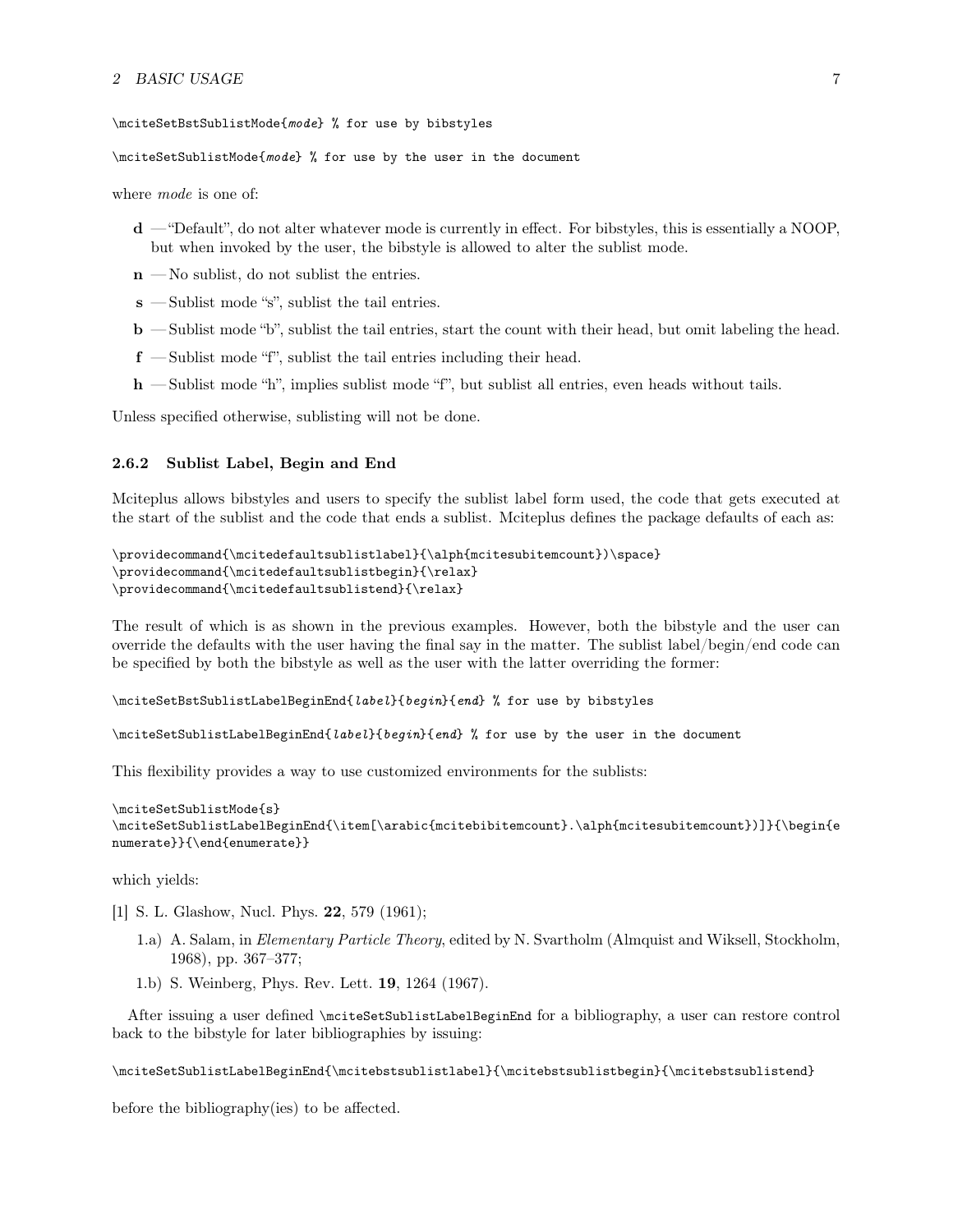#### <span id="page-7-0"></span>2.6.3 Referencing Sublist Labels

It is not possible to reference the tails using \cite:

```
\cite{Salam} % invalid, tail redeclared as a head
\cite{*Salam} % invalid, tail cannot be referenced
```
and even if it were allowed, it would likely cause problems with packages that compress and sort citation numbers.

However, mciteplus does provide two commands that work much like \ref and \pageref that can be used to reference the sublabeled entries and the page numbers they appear on:

\mciteSubRef[track ID]{cite key} \mciteSubPageRef[track ID]{cite key}

where *cite key* is a (single) citation key and *track ID* is the tracking ID (section [4.1\)](#page-16-1) string which mciteplus uses to uniquely identify bibliographies. Please note that these commands will not work for entries that are not sublabeled (e.g., heads with tails if the sublist mode is not "f" or "h"). The tracking IDs used by each bibliography can be displayed by loading mciteplus with the "debug" package option (section [2.2.1\)](#page-2-4). For virtually all single bibliography documents, the default tracking ID should work fine. However, when multiple bibliographies are in use, the tracking ID may have to be specified so that mciteplus will know which bibliography entry to reference. Some packages such as chapterbib, may even put the same citation in multiple bibliographies.

For the part/chapter bibliographies of chapterbib.sty, there is no need to specify a tracking ID as mciteplus will automatically use the correct one within each part. The tracking ID of the duplicate bibliographies of chapterbib (produced by chapterbib's "duplicate" package option) is given by "chapterbibinputfile.bbl", where "*inputfile*" is the include file the given citation occurred in. For the rootbib bibliography (produced by chapterbib's "rootbib" package option), the tracking ID is of the form "chapterbibjobname", where "jobname" is the name of the main .tex document file (without the .tex suffix).

For multibib.sty, the tracking ID is given by "multibibsecname", where "secname" is the multibib bibliography section name (as declared via \newcites).

For multibbl.sty, the tracking ID is given by "multibblsecname", where "secname" is the multibbl bibliography section name.

For bibunits.sty, mciteplus will automatically use the correct tracking ID within each bibunit, but to reference an entry outside of a bibunit, the tracking ID of each bibunit is given by "bibunitsunitname". where "*unitname*" is the name of the auxiliary file of the desired bibunit without the .aux suffix (e.g., "bu1", "bu2", etc.).

The form of the replacement text of \mciteSubRef is defined by mciteplus as:

\providecommand{\mcitesubrefform}{\arabic{mcitebibitemcount}.\alph{mcitesubitemcount}}

which can be redefined (via \renewcommand) by the user as desired.

#### <span id="page-7-1"></span>2.6.4 Bibitem Argument Macros

When creating sublist labels (or the maximum width forms discussed in section [2.7.2\)](#page-8-2), the user may wish to have access to the argument(s) of the \bibitem of the entries. Mciteplus provides these as macros. The required argument of the current \bibitem, which is usually the citation key, is provided as \mciteBibitemAr gI. The optional argument of the current \bibitem, which, if present, is provided as \mciteBibitemOptArgI. There is also the T<sub>E</sub>X conditional \ifmciteBibitemOptArgI, which will evaluate true if the optional argument to \bibitem is present.

Lastly, there are \mciteCurheadBibitemArgI, \mciteCurheadBibitemOptArgI and \ifmciteCurheadBibitemOp tArgI which contain the same argument information, but for the head of the current entry group.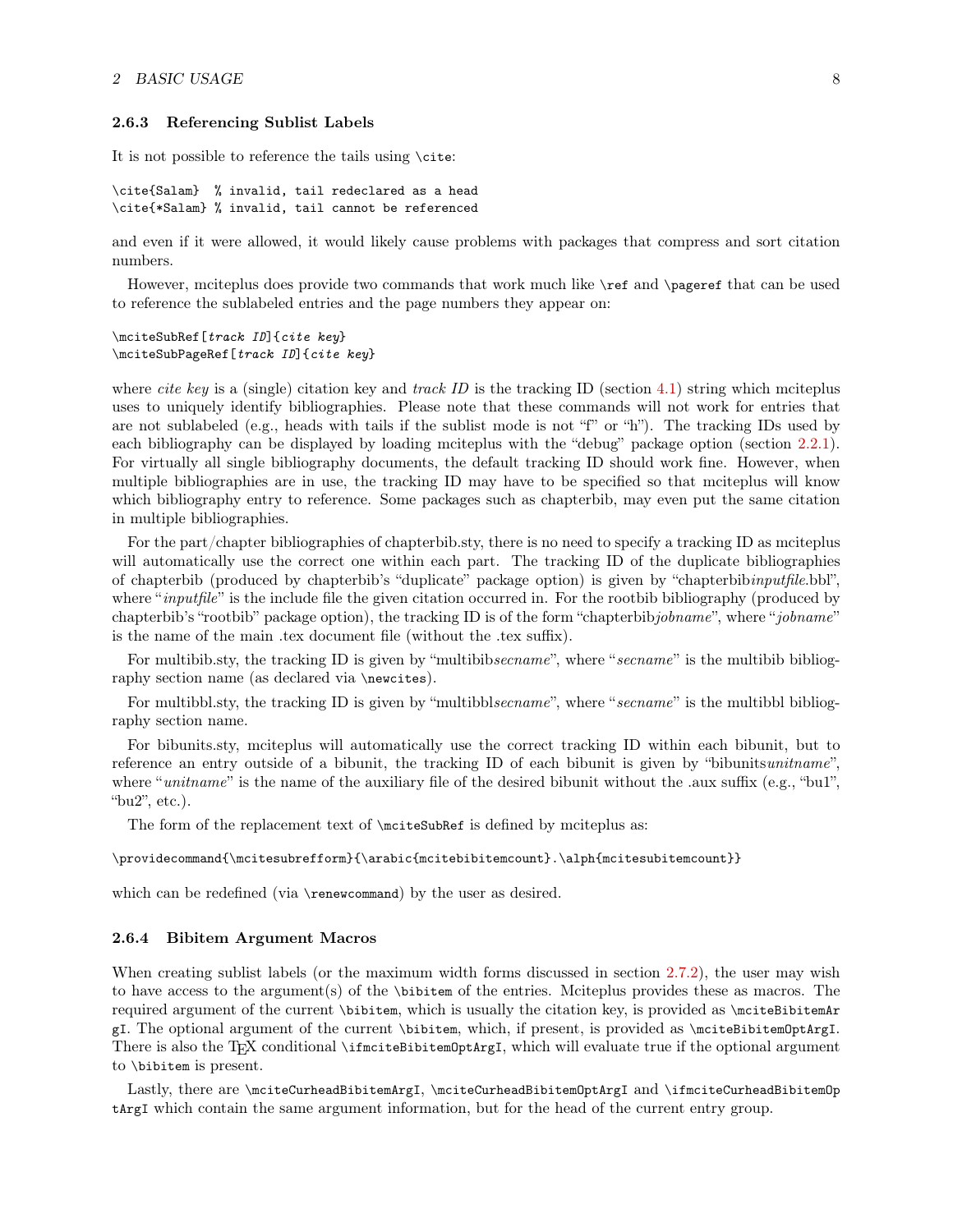## <span id="page-8-0"></span>2.7 Label Widths

Note: Problems with incorrect label widths will usually manifest themselves as incorrect label spacing and/or bibliography entry text that is not properly aligned, but often will not otherwise generate warning messages or errors.

#### <span id="page-8-1"></span>2.7.1 The Bibliography Sample Label

With most bibstyles, BIBT<sub>E</sub>X produces what is known as a "sample label," which is the widest label used by the bibliography entries. This sample label is recorded as the argument to  $\theta$  the bibliography when BiBT<sub>E</sub>X creates the .bbl bibliography file so as to provide a way for the \thebibliography environment to know in advance how much space to reserve for the labels.

For example, BIBT<sub>E</sub>X may produce something like this in the .bbl file for a bibliography with ten entries:<sup>[4](#page-8-3)</sup>

\begin{thebibliography}{10}

Mciteplus provides users access to the original BIBT<sub>EX</sub>-produced sample label as the macro \mciteorgbibsa mplelabel.

A problem arises with the sample label system when mciteplus combines multiple entries in that the BIBT<sub>E</sub>X generated sample label in the .bbl file will not be correct after the tail entries are no longer counted as actual entries. With the original mcite package, this would often result in incorrect label spacing. Mciteplus addresses this problem by actively tracking the maximum width label used in each bibliography.

The sample label form that mciteplus forwards to thebibliography is defined as:

\def\mcitebibsamplelabel{\rule{\mcitemaxwidthbibitem sp}{0.2pt}}

which is simply a rule with a width equal to the widest label as determined by the maximum width system discussed in section [2.7.2.](#page-8-2) If necessary, this can be redefined by the user via \renewcommand.

Most class files will not be bothered by the fact that a rule rather than actual digits is being used for the sample label. However, if this becomes a problem, something like:

\renewcommand{\mcitebibsamplelabel}{\mcitemaxcountbibitem}

can be tried where \mcitemaxcountbibitem will contain the number of the last entry in the current bibliography as discussed in section [2.7.3.](#page-10-0)

The thebibliography environments of some  $\mathbb{F} \mathbb{F} \mathbb{F} \mathbb{F}$  classes (e.g., REVT $\mathbb{F} \mathbb{X}$ ) perform their own label width calculations and ignore the sample label entirely making the issue a moot point. However, the most common LATEX classes do depend on the sample label being accurate.

#### <span id="page-8-2"></span>2.7.2 Maximum Widths

The problem of knowing the widest of a group of labels in advance of their actual rendering<sup>[5](#page-8-4)</sup> is commonly encountered in LAT<sub>E</sub>X (e.g., lists, section numbering within the table of contents, etc.) and is an issue that, in this author's opinion, has not been dealt with adequately by the base  $\mathbb{F}T\mathbb{F}X$  system.<sup>[6](#page-8-5)</sup> With regard to mciteplus bibliographies, not only is the width of the head entries (i.e., the sample label) an issue, but potentially so are the sublist (tail) labels if they are rendered in enumerated list form rather than inline.

<span id="page-8-3"></span> $4$ Some bibstyles use a number equal to the number of entries, others use a form such as "1X", where "X" is a number of zeros such that the sample label length matches that of the number of entries (e.g., "10" if there are 10–99 entries). With most fonts, the numerical digits all have the same width so "10" has the same width as "99".

<span id="page-8-4"></span> $5$ Obviously, solving this problem requires more than one LATEX pass as well as the use of the auxiliary file to store information about the widest label which will be read during the second pass.

<span id="page-8-5"></span> ${}^{6}$ Packages such as Scott Pakin's eqparbox.sty [\[7\]](#page-22-9) are most welcome solutions to this type of problem.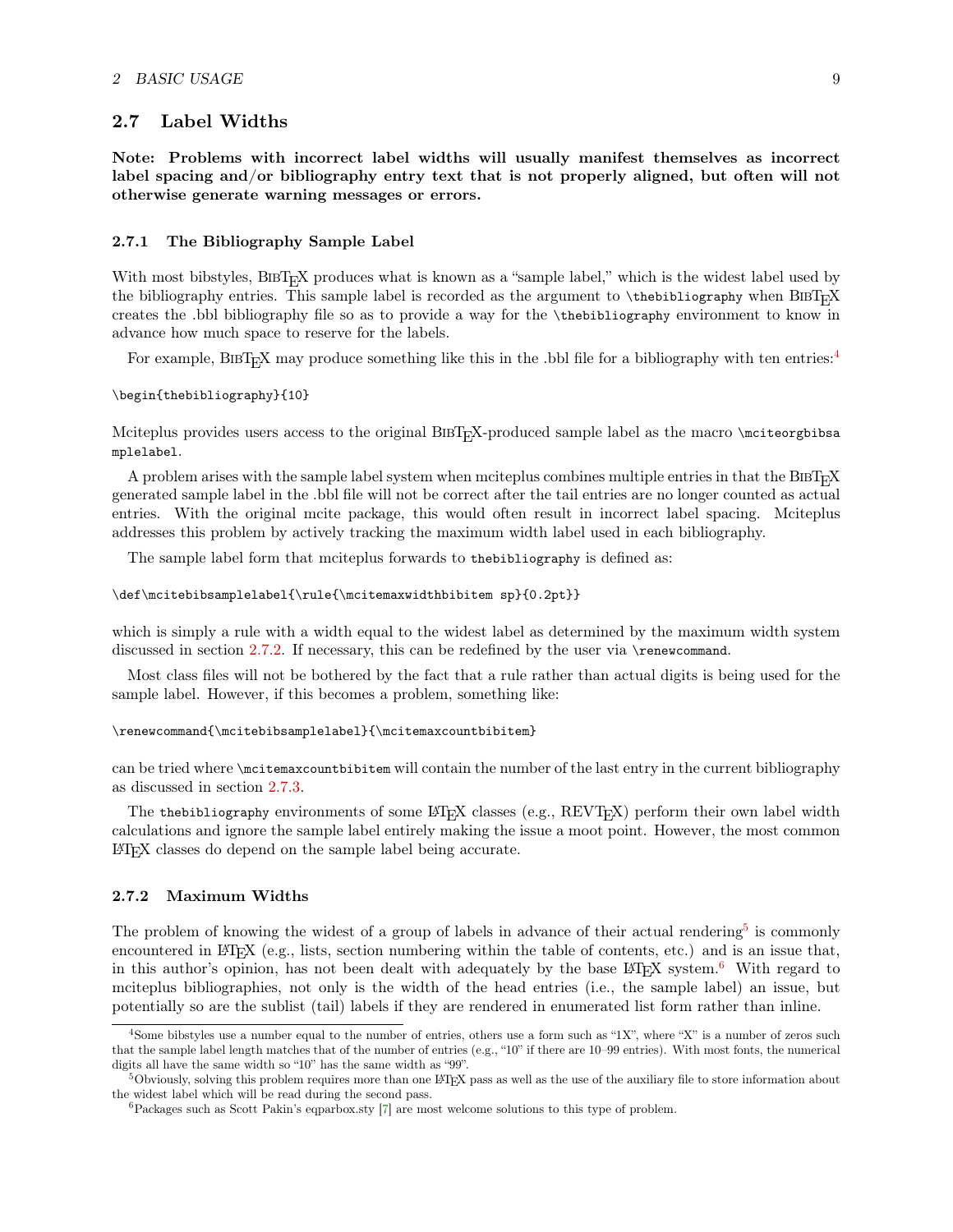#### 2 BASIC USAGE  $10$

To assist the user in determining the required width of labels, mciteplus provides its own maximum width and count tracking facilities. Both the bibitem (main entry) and subitem (sublist entry) label widths can tracked independently of each other.

In order to measure widths, mciteplus must know what exactly it is to measure. This is specified by macros that contain the "width forms" which are simply "text" whose width will be measured for each bibitem or subitem. The package defaults of each are defined as:

```
\providecommand{\mcitedefaultmaxwidthbibitemform}{\arabic{mcitebibitemcount}}
\proptodecommand{\mcitedefaultmaxwidthsubitemform}{\alph{mcitesubitemcount}}}
```
There are also the initial width forms that will be used only during the very first LATEX run before the maximum label widths are actually known (i.e., when the auxiliary file is absent):

```
\providecommand{\mcitedefaultmaxwidthbibitemforminit}{\mciteorgbibsamplelabel}
\providecommand{\mcitedefaultmaxwidthsubitemforminit}{a)}
```
The initial width forms will be evaluated with the bibitem and subitem counters both set to one. The purpose of the initial width forms is just to provide a rough guess as to the label widths to try to avoid large formatting changes or errors within label formatting code that cannot deal with unknown, or zero, widths.

As with the punctuation and sublist controls, both the bibstyle and the user can specify the width forms with the latter overriding the former:

```
\mciteSetBstMaxWidthForm[init]{type}{form} % for use by bibstyles
```

```
\mciteSetMaxWidthForm[init]{type}{form} % for use by the user in the document
```
where type is "bibitem" or "subitem". The optional argument *init* is used to specify the initial width form that will be used. If it is not specified, the current initial width form in use will not be altered. The code specified in the forms should be self contained (i.e., not have commands which require an external environment such as \item) as well as allow reevaluation at any time (e.g., should not do things such as alter counters). Note that these restrictions do not apply to the actual sublist code (section [2.6.2\)](#page-6-0) and is one reason why mciteplus distinguishes between that which measures the width of the a label (discussed in this section) and that which actually forms the label (section [2.6.2\)](#page-6-0). If desired, the current width forms (see below) can be used within the actual sublist code.

After issuing a user defined \mciteSetMaxWidthForm for a bibliography, a user can restore control back to the bibstyle for later bibliographies by issuing:

```
\mciteSetMaxWidthForm[\mcitebstmaxwidthbibitemforminit]{bibitem}{\mcitebstmaxwidthbibitemform}
\mciteSetMaxWidthForm[\mcitebstmaxwidthsubitemforminit]{subitem}{\mcitebstmaxwidthsubitemform}
```
before the bibliography(ies) to be affected.

Please note that for bibstyles, there is no use in specifying an initial width form via \mciteSetBstMaxWidt hForm[] after the bibliography begins because, by that point, it is too late as the sample label has already been forwarded. However, this is not a problem because by default, the initial width form is the original sample label as given by the bibstyle.<sup>[7](#page-9-0)</sup> This is not an issue for the normal bibitem width form or the subitem width forms as they are not evaluated until the first \bibitem.

The user has access to the currently used bibitem and subitem width forms and their maximum widths as the macros:

\mcitemaxwidthbibitemform % current bibitem width form \mcitemaxwidthsubitemform % current subitem width form \mcitemaxwidthbibitem % the maximum width of the bibitem form \mcitemaxwidthsubitem % the maximum width of the subitem form

<span id="page-9-0"></span><sup>7</sup>Another possible approach would be to specify the bibitem width form before the bibliography begins, possibly surrounding the entire environment in a group to keep the changes local.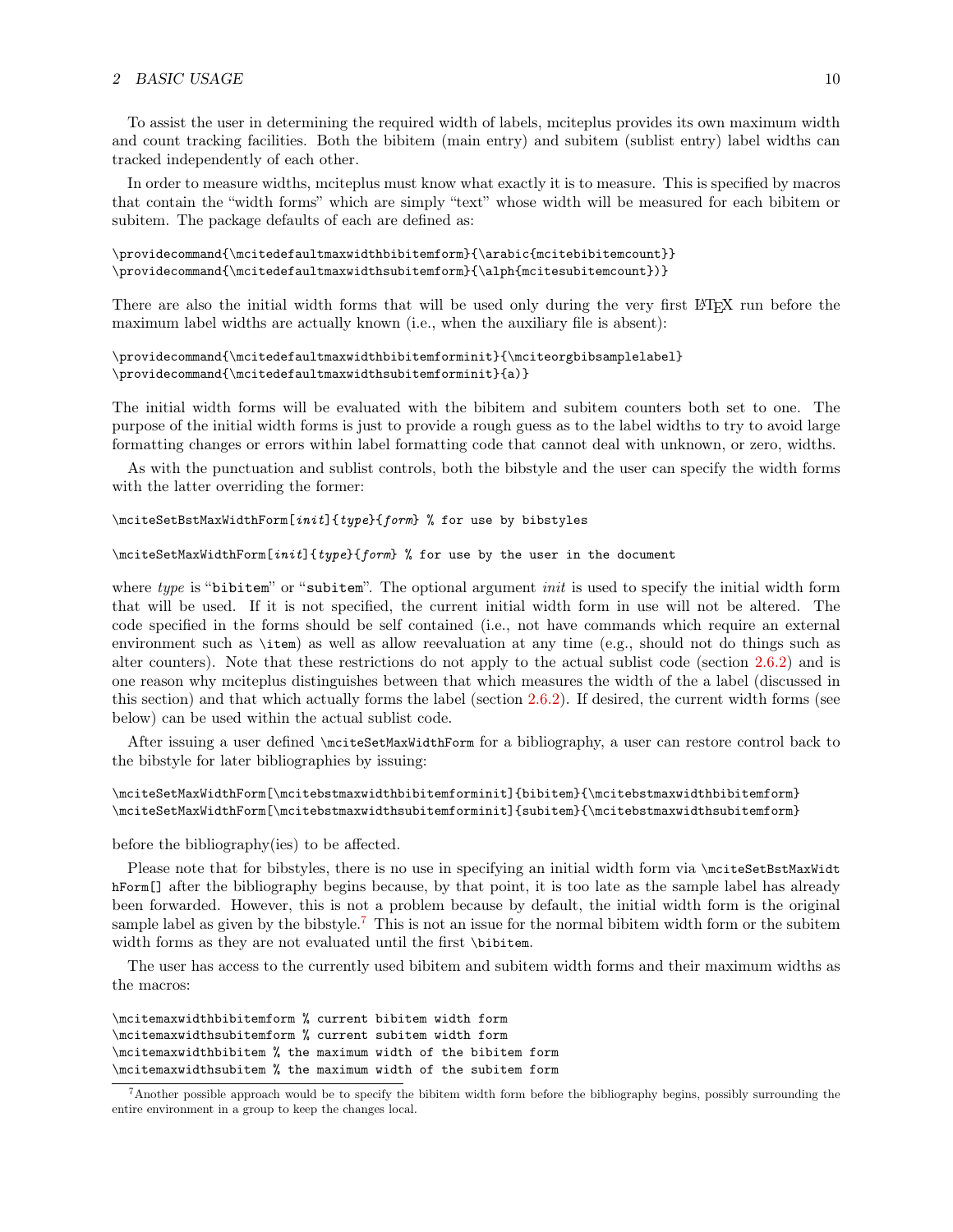The maximum widths are macros containing an integer which is the width in TFX scaled points  $(\text{sp})^8$  $(\text{sp})^8$ . The widths are not length commands (e.g., a dimension or skip register), but their values can be assigned to a length command by appending a "sp" to the length specification:

```
\newlength{\MYlength}
\setlength{\MYlength}{\mcitemaxwidthsubitem sp}
```
#### <span id="page-10-0"></span>2.7.3 Maximum Counts

Also available are the macros:

```
\mcitemaxcountbibitem
\mcitemaxcountsubitem
```
which contain the value of the highest count of the bibitem or subitem<sup>[9](#page-10-4)</sup> counters, respectively, in the current bibliography. The maxcount macros are not counters, but they can be used to set them, among other things. There are no "forms" associated with the maxcounts and their initial values (during the very first LATEX run in the absence of an auxiliary file) will be zero. So, any code that references them should be able to handle (without error) the case of zero.

If, at the end of the bibliography, the correct maximum widths and counts do not match what mciteplus used at the start of the run, mciteplus will issue a package warning to request that LATEX be rerun.

#### <span id="page-10-1"></span>2.7.4 Non-Numerical Labels

The maxwidth forms may have to be changed for some non-numerical bibstyles. For example, under alpha.bst [\[8\]](#page-22-10), the entry labels are carried within the optional arguments of the bibitem, in which case

```
\mciteSetMaxWidthForm{bibitem}{\mciteBibitemOptArgI}
```
would be appropriate when using such a bibstyle under mciteplus. Actually, it is better to do such setup within the bibliography code of the bibstyle (.bst) so that the maxwidth form will be correct by default without any effort on the part of the user:

```
\mciteSetBstMaxWidthForm{bibitem}{\mciteBibitemOptArgI}
```
This should not be an issue with natbib compatible bibstyles, even under the author-date mode, as natbib automatically does its own label generation and management.

## <span id="page-10-2"></span>2.8 Example of Use

Perhaps the maxwidth system is easiest to understand from an example:

```
\mciteSetSublistMode{f}% start numbering with the first item
\mciteSetMaxWidthForm{subitem}{\scriptsize\textbf{\roman{mcitesubitemcount})}}% small, bold, roman
```

```
\newcommand{\MYlistsetup}{\relax
```

```
\setlength{\labelwidth}{\mcitemaxwidthsubitem sp}% reserve room for widest label
\setlength{\labelsep}{5pt}% 5pt label/text separation
\setlength{\itemindent}{0pt}\setlength{\leftmargin}{\labelwidth}% text to left of label
\addtolength{\leftmargin}{\labelsep}}% and separation space
```
\mciteSetSublistLabelBeginEnd{\item}{\begin{list}{\hfill\mcitemaxwidthsubitemform}{\MYlistsetup}}{ \end{list}}

<span id="page-10-4"></span><span id="page-10-3"></span><sup>&</sup>lt;sup>8</sup>In T<sub>E</sub>X, a scaled point is the smallest dimensional unit available and is equal to  $\frac{1}{65536}$  of a point.

 $9$ For subitems, it is the highest count that occurred *during* the generation of the sublist labels. Because the subitem counter is advanced by one after each sublist label is rendered, the actual counter itself does reach one count higher than its maxcount, but that value was not actually used.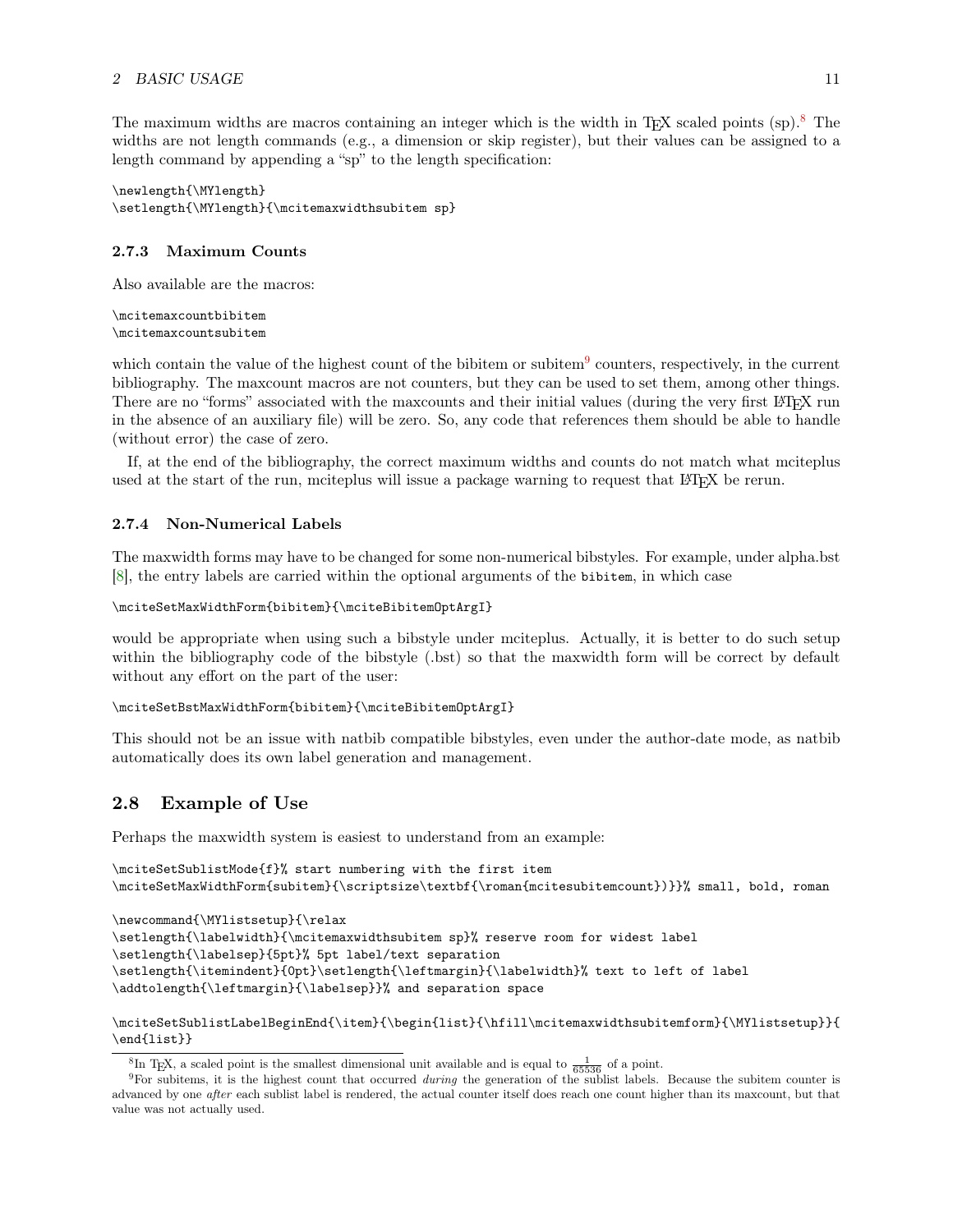which produces a sublist via a customized list with small, bold and right aligned roman numerals as labels and with block indented text. Note that in the list setup code, we need to know the amount of room to reserve for the labels. Mciteplus provides this as \mcitemaxwidthsubitem (to which the units "sp" must be appended when assigning it to a length command). The maxwidth form itself, \mcitemaxwidthsubitemfor m was used in the specification of the labels within the list setup, but its definition (as used within \mcite SetMaxWidthForm) could have been respecified in the list setup code if desired. Once the list is setup, each sublabel is generated by a simple call to \item. So, this example shows a case in which the code actually used to produced the sublabels at run time (\item) is not (directly) the same as that code which is used to measure the sublabel widths. Indeed, as it is not self contained, \item cannot even be used in the definition of a maxwidth form.

## <span id="page-11-0"></span>3 Bibstyle (.bst) Modification

Original mcite bibstyles cannot be used with mciteplus. They will have to be remodified as described below.

To modify a standard bibstyle (.bst) for use with mciteplus (unsrt.bst is used as an example here), find the instances of \begin{thebibliography} and \end{thebibliography} in the begin.bib and end.bib functions and change them to use mcitethebibliography. It may also be a good idea to test for the existence of mcite thebibliography in case the user ever forgets to load mciteplus.sty.

Note: Many of the functions, or parts of functions, shown below are listed in the included file mciteplus\_code.txt, which can be used to cut and paste from. Beware of slight code differences between the different bibstyles. For example, some use longest.label like this example, but others may use something else like number.label int.to.str\$ and/or may have extra code after the \begin{mcitethebibliography} line. Leave these other things as they are.

Thus,

```
FUNCTION {begin.bib}
{ preamble$ empty$
    'skip$
    { preamble$ write$ newline$ }
 if$
  "\begin{thebibliography}{" longest.label * "}" * write$ newline$
}
.
.
FUNCTION {end.bib}
{ newline$
  "\end{thebibliography}" write$ newline$
}
```
becomes (change the string "unsrtM.bst" to the name of your new .bst file):

```
FUNCTION {begin.bib}
{ preamble$ empty$
    'skip$
    { preamble$ write$ newline$ }
  if$
  "\ifx\mcitethebibliography\mciteundefinedmacro"
  write$ newline$
  "\PackageError{unsrtM.bst}{mciteplus.sty has not been loaded}"
  write$ newline$
  "{This bibstyle requires the use of the mciteplus package.}\fi"
  write$ newline$ "\begin{mcitethebibliography}{" longest.label * "}" * write$ newline$
```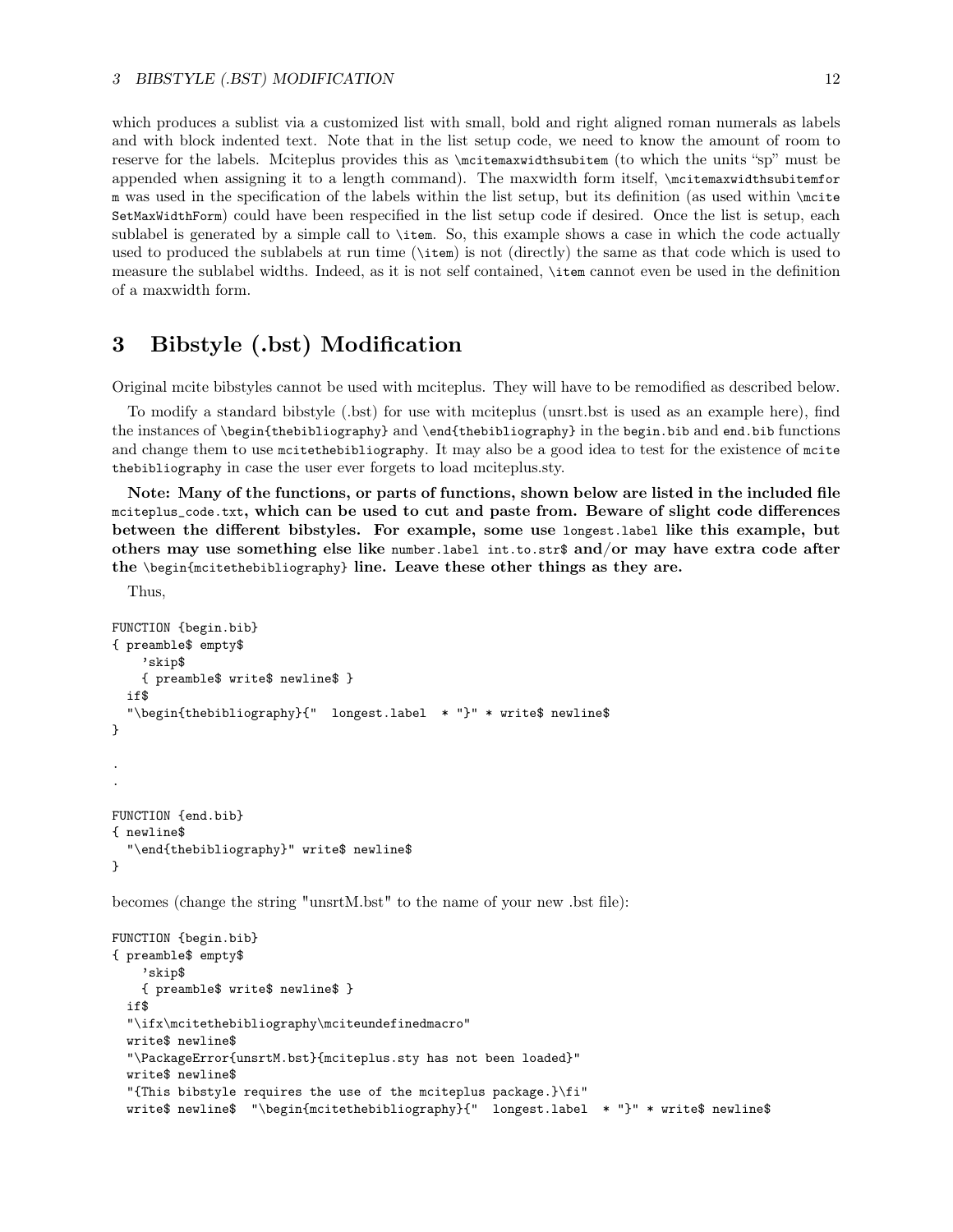```
}
.
.
FUNCTION {end.bib}
{ newline$
  "\end{mcitethebibliography}" write$ newline$
}
```
You may also want to declare the sublist mode via a \mciteSetBstSublistMode, as mentioned in section [2.6,](#page-5-2) just after the mcitethebibliography environment begins, that will be used if the user does not otherwise specify a sublist mode, as well as other bibliography setup commands.

For example:

```
FUNCTION {begin.bib}
{ preamble$ empty$
    'skip$
    { preamble$ write$ newline$ }
  if$
  "\ifx\mcitethebibliography\mciteundefinedmacro"
  write$ newline$
  "\PackageError{unsrtM.bst}{mciteplus.sty has not been loaded}"
  write$ newline$
  "{This bibstyle requires the use of the mciteplus package.}\fi"
  write$ newline$
  "\begin{mcitethebibliography}{" longest.label * "}" * write$ newline$
  "\mciteSetBstSublistMode{b}"
  write$ newline$
  "\mciteSetBstMaxWidthForm{subitem}{\alph{mcitesubitemcount})}"
  write$ newline$
  "\mciteSetBstSublistLabelBeginEnd{\mcitemaxwidthsubitemform\space}"
 write$ newline$
  "{\relax}{\relax}"
 write$ newline$
}
```
will specify a mcitethebibliography that defaults to using the sublist "b" mode and enumerates the subentries using letters. The middle and end punctuation was not be specified via \mciteSetBstMidEndSepPunct and so the package defaults will be used. In this example, the subitem maxwidth form is not so important as the labels are rendered inline, but other types of lists may require it.

Next, find the fin.entry function:

```
FUNCTION {fin.entry}
{ add.period$
  write$
  newline$
}
```
and change it to (which you can cut and paste from mciteplus\_code.txt):

```
% mciteplus fin.entry
%
% pushes true (1), if add.period$ would add a period to the string on the stack
% pushes false (0), otherwise
% Uses text.length$ to avoid full string comparison and two copies of string.
% Requires one copy of string on stack.
```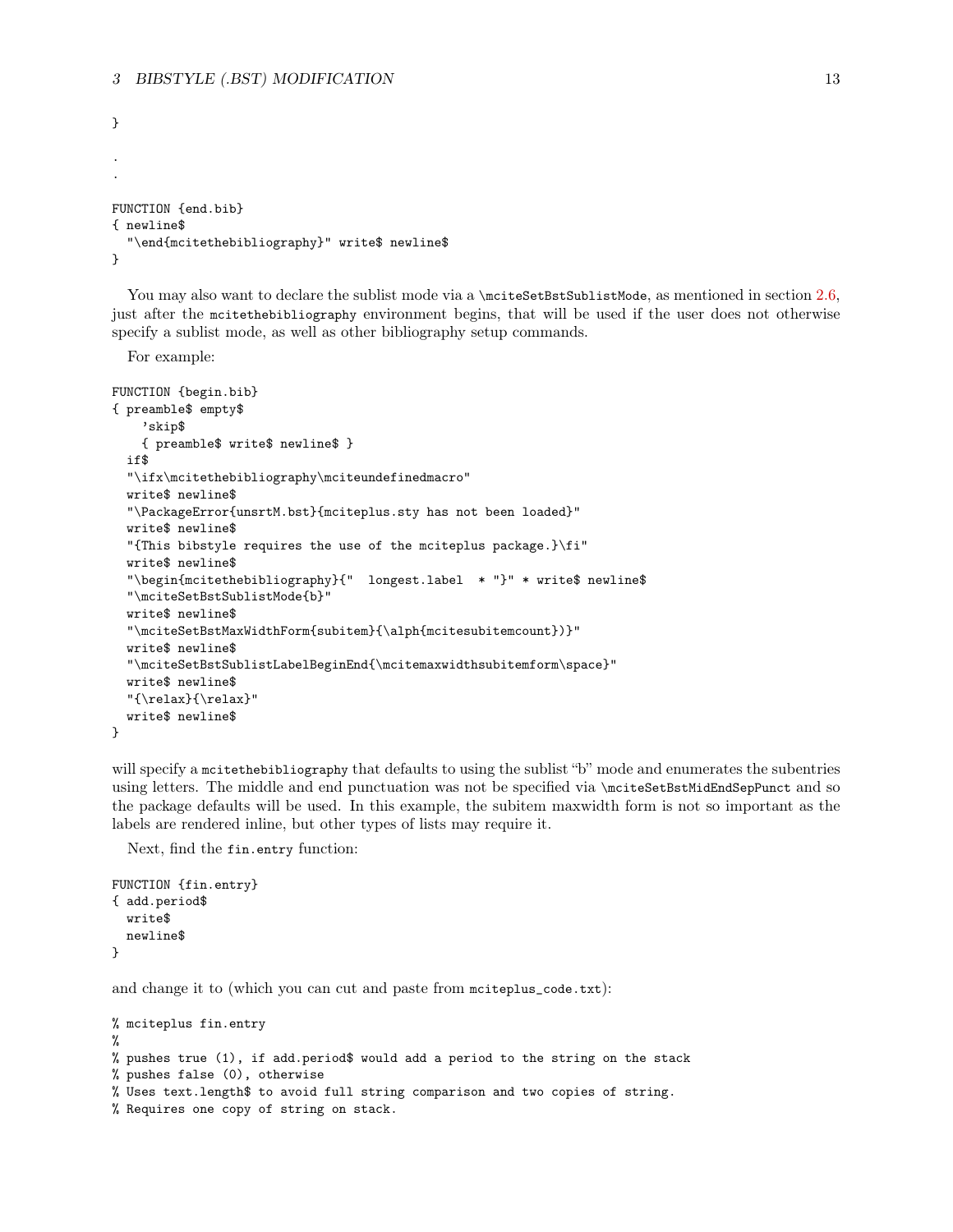```
INTEGERS {would.add.period.textlen}
FUNCTION {would.add.period}
{ duplicate$
 add.period$
 text.length$
  'would.add.period.textlen :=
 duplicate$
 text.length$
 would.add.period.textlen =
    { #0 }
    { #1 }
 if$
}
FUNCTION {fin.entry}
{ would.add.period
    { "\relax" * write$ newline$
      "\mciteBstWouldAddEndPuncttrue" write$ newline$
      "\mciteSetBstMidEndSepPunct{\mcitedefaultmidpunct}"
      write$ newline$
      "{\mcitedefaultendpunct}{\mcitedefaultseppunct}\relax"
    }
    { "\relax" * write$ newline$
      "\mciteBstWouldAddEndPunctfalse" write$ newline$
      "\mciteSetBstMidEndSepPunct{\mcitedefaultmidpunct}"
      write$ newline$
      "{}{\mcitedefaultseppunct}\relax"
    }
  if$
 write$
 newline$
  "\EndOfBibitem" write$
}
% end mciteplus fin.entry
```
The  $\text{SetBstMidEndSepPunct line}$  is broken into two lines (after the first argument) to prevent  $\text{BIBT}_{\text{F}}X$ from breaking what would be a long single line (over 80 columns) at an unacceptable place.

By providing a way for the .bst to tell mciteplus not to use an end period if  $BIBT_FX$ 's add.period\$ command would not, we avoid the double end period problem. The \mciteBstWouldAddEndPuncttrue/false flag does not in itself do anything. However, if set appropriately by the .bst, it can be employed by the user in the definition custom punctuation via \mciteSetMidEndSepPunct.

Other .bst files may hardcode values other than the defaults and/or use more complex conditions as is needed for that particular bibstyle.

The \EndOfBibitem is defined by mciteplus.sty as a macro containing \relax. Although it does nothing at present, it's purpose is to make it easier to identify the end of each bibliography entry for the purposes of inspection or parsing.

## <span id="page-13-0"></span>3.1 Sorting Bibstyles

Perhaps surprisingly, it is possible to use mciteplus with sorting bibstyles. The difficulty is that BIBT<sub>E</sub>X must keep an entry group together, in citation order with the tails immediately following their respective head, despite sorting the entries. This is possible with the use of special bibstyle code if the user is willing and able to declare all the tails via a special entry field "mcitetail", which should be set to "yes" for each tail,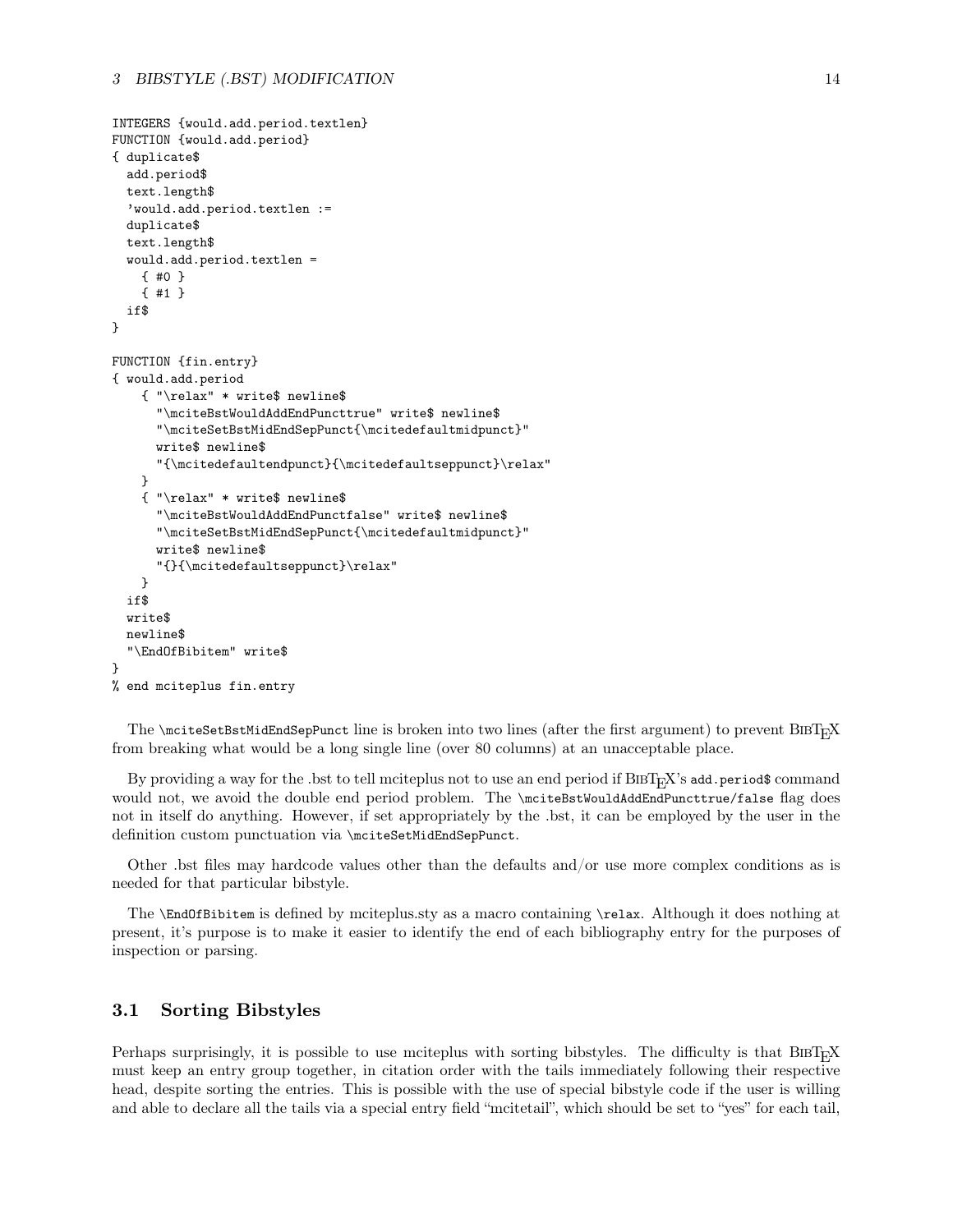in the BIBT<sub>E</sub>X database.<sup>[10](#page-14-0)</sup> Entries without this field, or that have it set to "no", will be sorted normally (as head entries). Of course, bibstyles that do not recognize the "mcitetail" field will silently ignore it.

Thus, for the example used in the introduction, the database entries might look like:

```
@article{Glashow,
 author = "Sheldon Lee Glashow",
 title = "Partial-symmetries of Weak Interactions",
 journal = "Nucl. Phys.",
 volume = "22",number = "4",month = feb,year = "1961"pages = "579-588"
}
@incollection{Salam,
 author = "Abdus Salam",
 editor = "Nils Svartholm",
 title = "Weak and Electromagnetic Interactions",
 booktitle = "Elementary Particle Theory",
 publisher = "Almquist and Wiksell",
 address = "Stockholm",
 year = "1968",pages = "367-377",
 \text{mcitetail} = "yes"
}
@article{Weinberg,
 author = "Steven Weinberg",
 title = "A Model of Leptons",
 journal = "Phys. Rev. Lett.",
 volume = "19",number = "21",month = nov,year = "1967",pages = "1264-1266",mcitetail = "yes"
}
```
The basic idea is for BIBT<sub>EX</sub>X to use the sorting key of the head, but with an appended tail count, as the sorting key for all the tails of that head. If the bibstyle properly generates unique sorting keys, then the entries in each group will be kept together and in order despite the sorting process. For example, apsrmpM.bst uses the following sort keys for the above three entries:

```
glashow s l 1961 partial symmetries of weak interactions
glashow s l 1961 partial symmetries of weak interactions__0000000001
glashow s l 1961 partial symmetries of weak interactions__0000000002
```
The sorting modification to the bibstyle consists of three parts which must be done in addition to the mciteplus compatibility modifications previously described.

First of all, add an "mcitetail" field to the list of entry fields (usually located near the beginning of the bibstyle):

<span id="page-14-0"></span> $10$ Thus, we have to specify the tails twice — once for L<sup>T</sup>EX and once for BIET<sub>E</sub>X because there is no other way to get the information to BibTEX. This limitation helped to inspire LATEX-based bibliography processing as is done with the amsrefs [\[9\]](#page-22-11) and biblatex [\[10\]](#page-22-12) packages.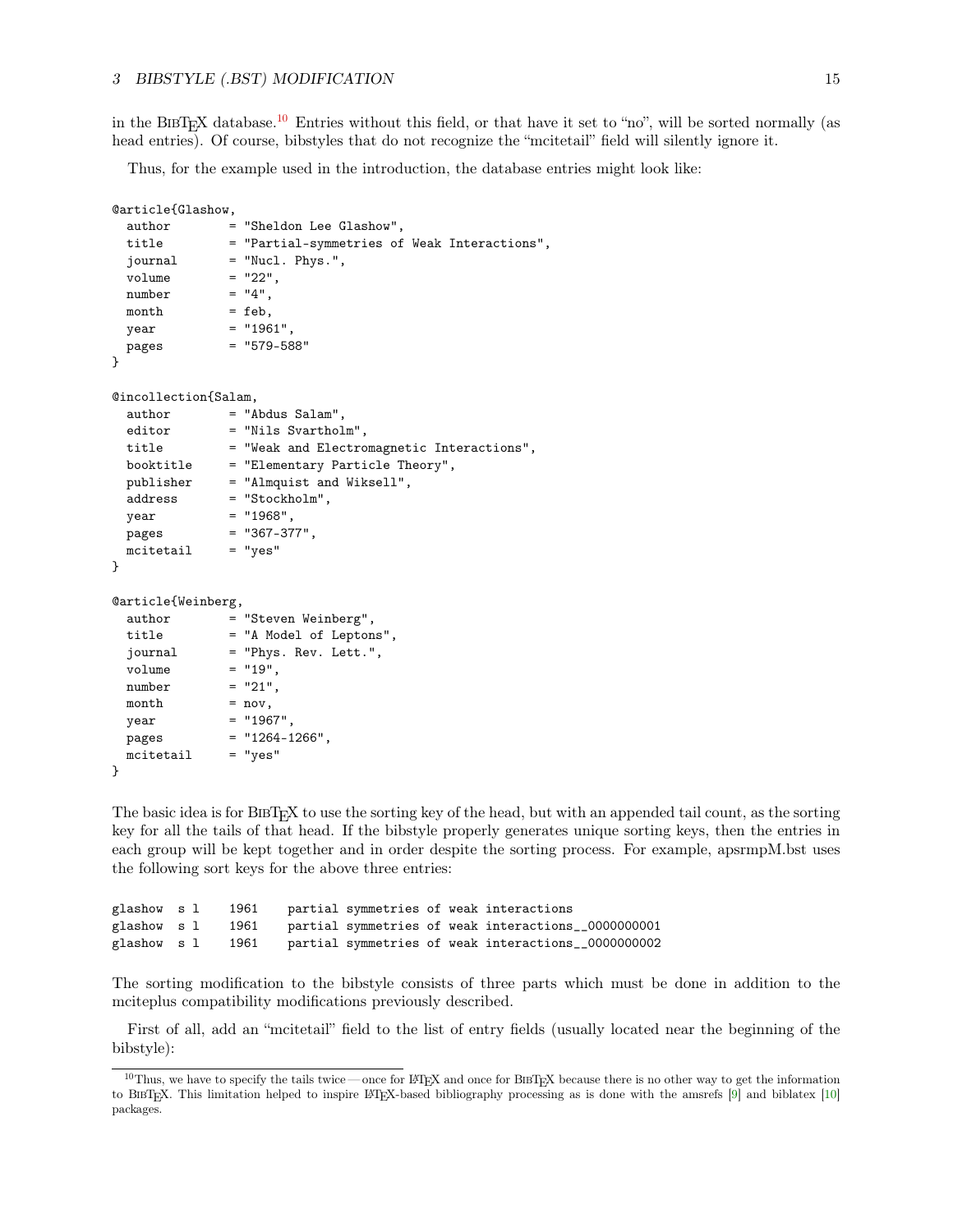```
ENTRY
  { address
    archive
    author
    booktitle
    .
    .
    key
    mcitetail
    month
    .
    .
```
Then, add the following code (which you can cut and paste from mciteplus\_code.txt) somewhere near the start of the bibstyle code (after the first "STRINGS" definition(s) is fine):

```
% mciteplus mcitetail field and sort key adjust support
INTEGERS {mcitetailcnt is.mcitetail}
STRINGS {mciteheadsortkey}
% convert the strings "yes" or "no" to #1 or #0 respectively
FUNCTION {mciteplus.yes.no.to.int}
{ "l" change.case$ duplicate$
    "yes" =
    { pop$ #1 }
    { duplicate$ "no" =
        { pop$ #0 }
        { "unknown boolean " quote$ * swap$ * quote$ *
          " in " * cite$ * warning$
          #0
        }
      if$
    }
 if$
}
FUNCTION {mciteplustail.adj.sort.key}
{ mcitetail
  empty$
    { #0 'is.mcitetail := }
    { mcitetail
     mciteplus.yes.no.to.int
      'is.mcitetail :=
    }
  if$
  is.mcitetail
    { #1 mcitetailcnt
      'mcitetailcnt :=
     mciteheadsortkey
      " " " *"000000000"
      mcitetailcnt
      int.to.str$
      *
      #-1 #10 substring$
      *
      'sort.key$ :=
    }
    { #0 'mcitetailcnt :=
      sort.key$ 'mciteheadsortkey :=
```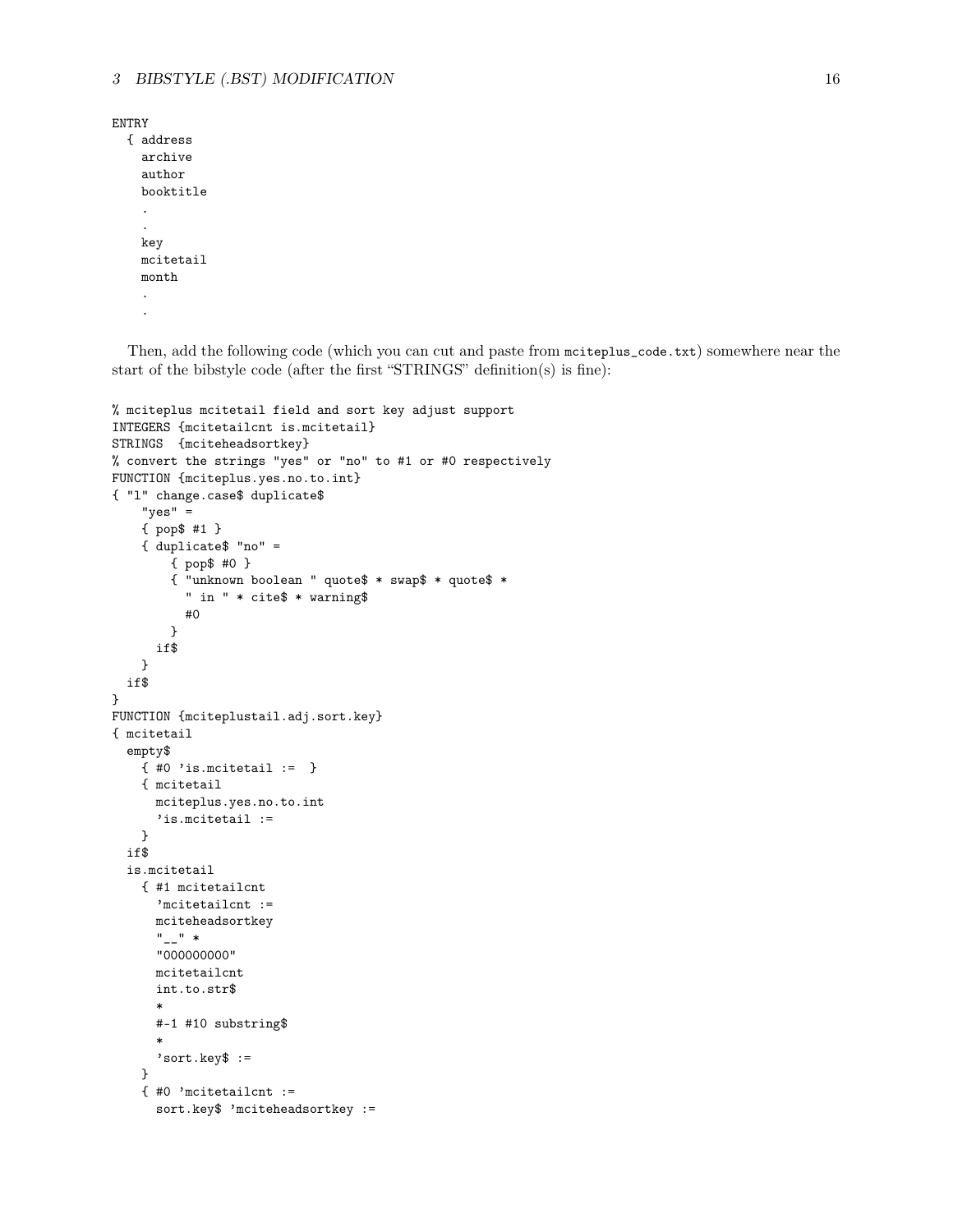#### 4 ADVANCED USAGE 17

```
}
  if$
}
% END mciteplus mcitetail field support
```
Lastly, you have to locate the place(s) where the bibstyle makes the (final) assignment to sort.key\$ (typically of the form 'sort.key\$ := ) before sorting is performed and add a call to mciteplustail.adj.sort .key (which will modify the sort keys of the tails as needed to keep the groups together) just after it. With apsrmpM.bst, this is at the end of the FUNCTION{presort}:

```
.
  'sort.key$ :=
 mciteplustail.adj.sort.key
}
```
.

as well as at the end of FUNCTION{bib.sort.order}.

## <span id="page-16-0"></span>4 Advanced Usage

The vast majority of users will not need to know the details of the internal operation of mciteplus. However, the following information may be of use to those who are interested in it or who need to interface other packages to mciteplus.

Mciteplus consists of two main parts: (1) a part that intercepts and records the status of entries the user has cited; and (2) a part that acts on this information when formatting the entries in the bibliography.

Upon the start of the \begin{document}, mciteplus stores the original \cite and \nocite as \mciteOrgcite and \mciteOrgnocite, respectively, and replaces the originals with its own versions. The mciteplus versions of the citation commands: (1) process the citation list, recording which entries are heads and which are tails; (2) writes out the citation list to the auxiliary file, much like \nocite does, to ensure that all the given entries will appear in the bibliography as well as being in the correct order; and (3) forwards the list of heads in the citation list to the original cite command. Thus, L<sup>AT</sup>EX remains unaware that the tail entries were ever cited.

The second part of mciteplus operates inside the mcitethebibliography environment where mciteplus: (1) intercepts and adjusts the bibliography sample label as needed; (2) forwards to the original thebibliogr aphy; and (3) places a wrapper around \bibitem, storing the original \bibitem as \mciteOrgbibitem. For head entries, the mciteplus \bibitem behaves in fairly normal fashion and forwards to the original \bibitem. However, for tail entries, the mciteplus \bibitem, does not forward them to the original \bibitem. Thus, the tail entries become part of the previous entry. To LATEX, it is as if the \bibitem of the tails never happened.

## <span id="page-16-1"></span>4.1 Tracking ID and Aux. Files

Things get more complicated when a document has more than one bibliography. To support multiple bibliographies, mciteplus uses a "tracking ID" which is simply an identification string which is unique to each bibliography. Thus, the same citation key can be used in different ways in different bibliographies (e.g., serving as a head in one and a tail in another) without conflict because each instance will be considered different as their tracking IDs are different.<sup>[11](#page-16-2)</sup>

The standard tracking ID is simply the string "main" which is carried as:

\def\mcitetrackID{main} \def\mcitebibtrackID{main}

<span id="page-16-2"></span><sup>11</sup>Of course, a "status conflict" is still possible for "overall" bibliographies.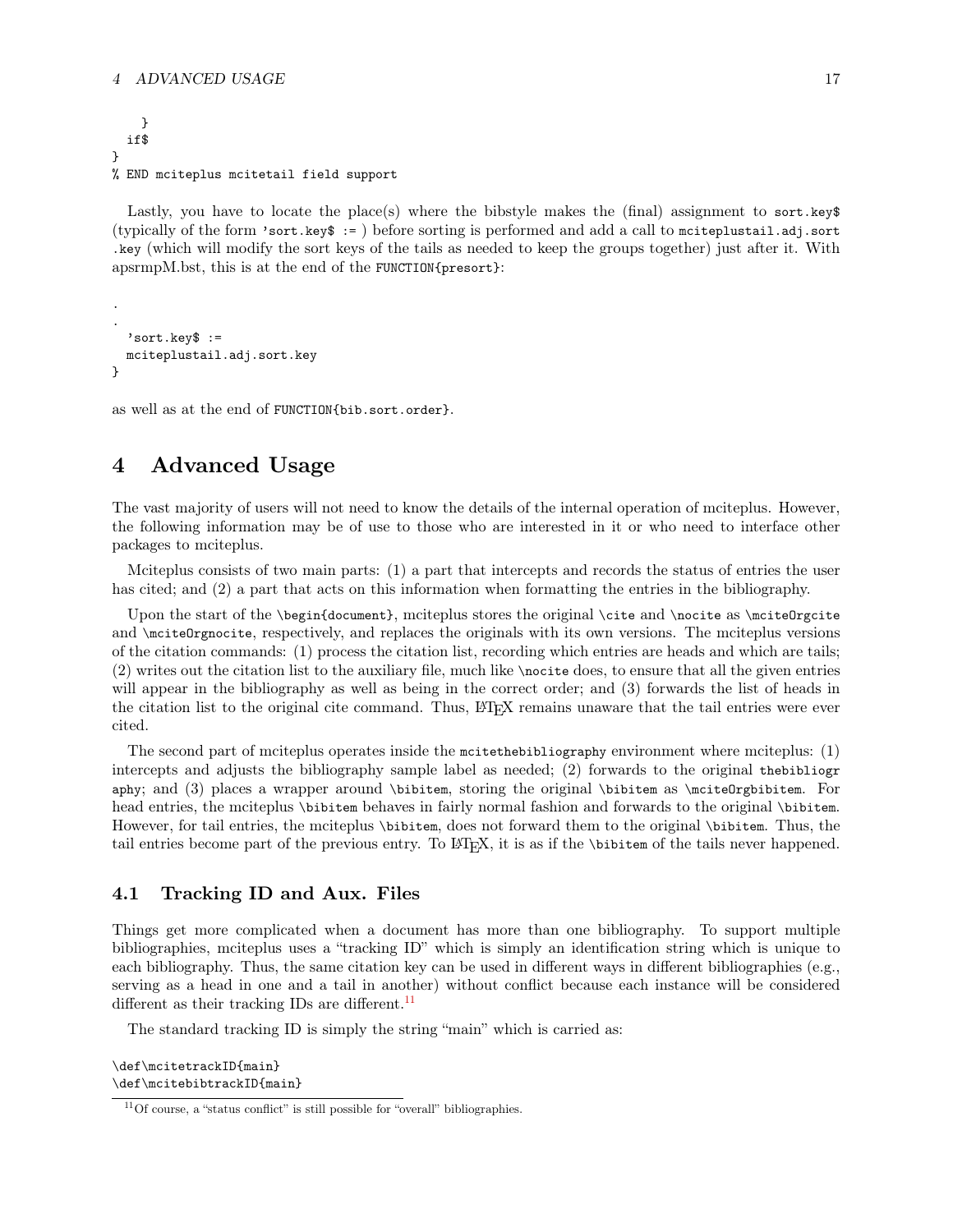#### 4 ADVANCED USAGE 18

the former of which is used by the mciteplus citation commands and the latter of which is used by the m citethebibliography environment. However, these definitions may be automatically altered depending on the specific needs of other LATEX packages that have been loaded (section [5\)](#page-20-0). Some packages that provide support for multiple bibliographies require that the tracking ID be closely coupled with the individual citation commands. In such cases, mciteplus may not even refer to \mcitetrackID or \mcitebibtrackID.

For the normal part/chapter bibliographies of chapterbib.sty, the tracking ID form "chapterbibinputfile" is used, where "*inputfile*" is the include file (without the .tex suffix) the given citation occurred in. The tracking ID of the duplicate bibliographies of chapterbib (produced by chapterbib's "duplicate" package option) is given by "chapterbibinputfile.bbl". For the rootbib bibliography (produced by chapterbib's "rootbib" package option), the tracking ID is of the form "chapterbibjobname", where "jobname" is the name of the main .tex document file (without the .tex suffix).

For multibib.sty, the tracking ID is given by "multibibsecname", where "secname" is the multibib bibliography section name (as declared via \newcites).

For multibbl.sty, the tracking ID is given by "multibblsecname", where "secname" is the multibbl bibliography section name.

For bibunits.sty, the tracking ID of each bibunit is given by "bibunitsunitname", where "unitname" is the name of the auxiliary file of the desired bibunit without the .aux suffix (e.g., "bu1", "bu2", etc.). Outside of the bibunits, where the global bibliography is in effect, the tracking ID of "main" is used.

Likewise, mciteplus must know which auxiliary file(s) to write its citation lists and bibliography maximum widths and counts to. The standard auxiliary file handles, which are simply integers that represent files T<sub>E</sub>X has opened, are defined as:

\def\mciteauxout{\@auxout} \def\mcitebibauxout{\@mainaux}

the former of which is used by the mciteplus citation commands and the latter of which is used by the mcite thebibliography environment. As with the tracking ID, these may be altered to support other packages that have been loaded. Under some packages, such as chapterbib, LATEX may reuse the same file handle number during the course of processing the document. Thus, a given file handle number may not refer to the same file in different parts of the document.

Note that mciteplus writes all of its maximum width and count information to the main auxiliary file even though multiple auxiliary files may be in use because it is not certain that the other auxiliary files will be read in during LATEX runs. As the tracking ID is written along with the maximum width and count information, there will be no confusion as to which bibliography the information pertains to.

## <span id="page-17-0"></span>4.2 Custom Command Wrappers

Mciteplus provides two rather complex commands that allow users to define their own mciteplus citation command wrappers:

```
\mciteCiteA*{aux out}{track ID}{prehandler}{posthandler}{fwd}*[opt1][opt2]{cite list}
\mciteCiteB*{aux out}{track ID}{prehandler}{posthandler}{fwd}*[opt1][opt2]{sec ID}{cite list}
```
Both of these are "robust" and can safely be called within footnotes, etc. The difference between the two is that the "B" form supports citation commands that use two arguments, as is the case with the \cit e of multibbl.sty. \mciteCiteA/B acquires all of the arguments listed above (the "\*" and "[]" are optional arguments), but those that appear after the fwd argument are forwarded (possibly with modification) to the command named in the fwd argument. The arguments before fwd are only seen and used by  $\net{citeA/B}$ .

The meaning of each of the options from left to right is as follows:

\* The star forms (e.g., \mciteCiteA/B\*) disable automatic internal processing (via \mciteDoList as discussed below). The presence of the star form is indicated by the T<sub>E</sub>X conditional \ifmciteMacroStarForm.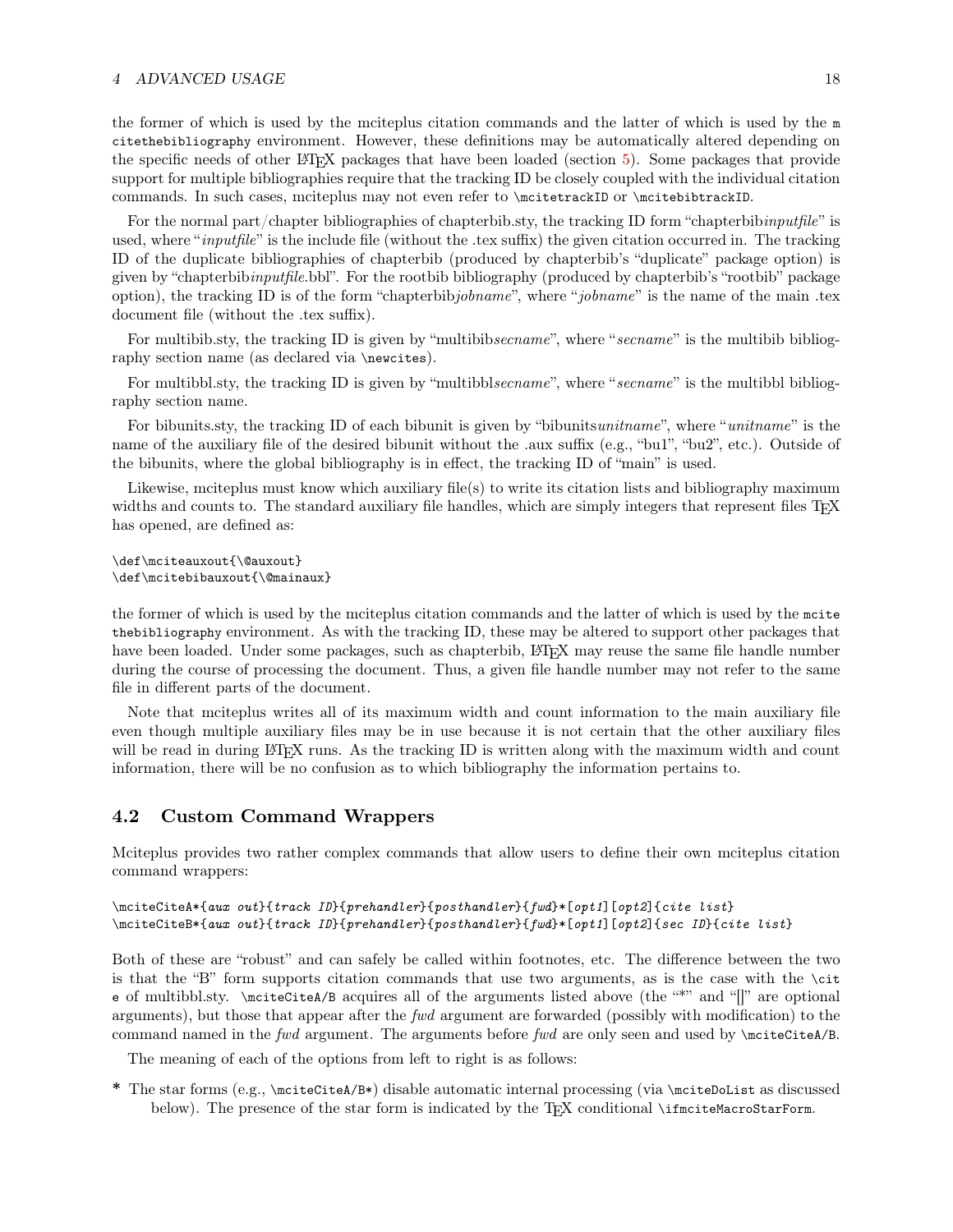- **aux out** The auxiliary file handle number to be used when writing out the citation list. Use of the special string "noauxwrite" will disable auxiliary writes.<sup>[12](#page-18-1)</sup> This argument is stored in the macro \mciteCiteAu xArg.
- track ID The tracking ID to be used. This argument is stored in the macro  $\text{CiteCiteTrackArg}$ .
- prehandler The user's prehandler code which will be executed before internal \mciteDoList processing. This argument is stored in the macro \mciteCitePrehandlerArg. The purpose of the prehandler code is to provide the user a way to alter the arguments as needed before further processing.
- **posthandler** The user's posthandler code which will be executed after internal \mciteDoList processing. This argument is stored in the macro \mciteCitePosthandlerArg.
- fwd The citation command the later arguments will be forwarded to. This argument is stored in the macro \mciteCiteFwdArg.
- \* The star for the star form of the forward command. The presence of the star form is indicated by the TEX conditional \ifmciteCiteStarFwdArg.
- opt1 The first optional argument of the forwarded citation command. The presence of this optional argument is indicated by the T<sub>E</sub>X conditional \ifmciteMacroOptArgI. This argument, if present, is stored in the macro \mciteCiteOptArgI.
- opt2 The second optional argument of the forwarded citation command. The presence of this optional argument is indicated by the T<sub>E</sub>X conditional \ifmciteMacroOptArgII. This argument, if present, is stored in the macro \mciteCiteOptArgII.
- sec ID Only used for \mciteCiteB, this is the first argument of two used by the forwarded citation command. Under multibbl.sty, this contains the bibliography section name. This argument is stored in the macro \mciteCiteSecIDArg.
- cite list This is the citation list and is stored in the macro \mciteCiteListArg. It is important to know that \mciteCiteListArg is not forwarded as-is, but rather only after the tails are removed. The forwarded citation list is the macro \mciteFwdCiteListArg.

#### <span id="page-18-0"></span>4.2.1 The MciteDoList Engine

After acquiring its arguments, \mciteCiteA/B executes the prehandler code. This is to allow the prehandler code to alter the arguments as needed, specifically if the contents of one argument need to be based on another. For example, under multibbl.sty, the tracking ID has to be based in part on \mciteCiteSecIDArg.

After the prehandler, the \mciteDoList command, which forms the core engine of mciteplus, is executed:

\mciteDoList{aux out}{track ID}{cite list}

as:

\mciteDoList{\mciteCiteAuxArg}{\mciteCiteTrackArg}{\mciteCiteListArg}

\mciteDoList records the status of each of the entries, writes the citations to the auxiliary file, and then creates \mciteheadlist which contains only the head entries. A copy of \mciteheadlist called \mciteFwdCit eListArg is made. This will be the actual citation list that is forwarded to the fwd command.

Next, \mciteExtraDoLists is called. This command is normally, just \relax, but it can be used to create additional sets of entry status, such as when duplicate/global bibliographies are being used.

Then, the user's posthandler code is executed.

Finally, the forward command is executed with the (rightmost) \mciteCiteA/B arguments forwarded to it, but using \mciteFwdCiteListArg for the citation list.

As a practical example, a standard \cite wrapper can be created via:

<span id="page-18-1"></span><sup>&</sup>lt;sup>12</sup>As will the traditional T<sub>EX</sub> conditional, which is defined and used by LAT<sub>EX</sub>, \if@filesw, if it is false.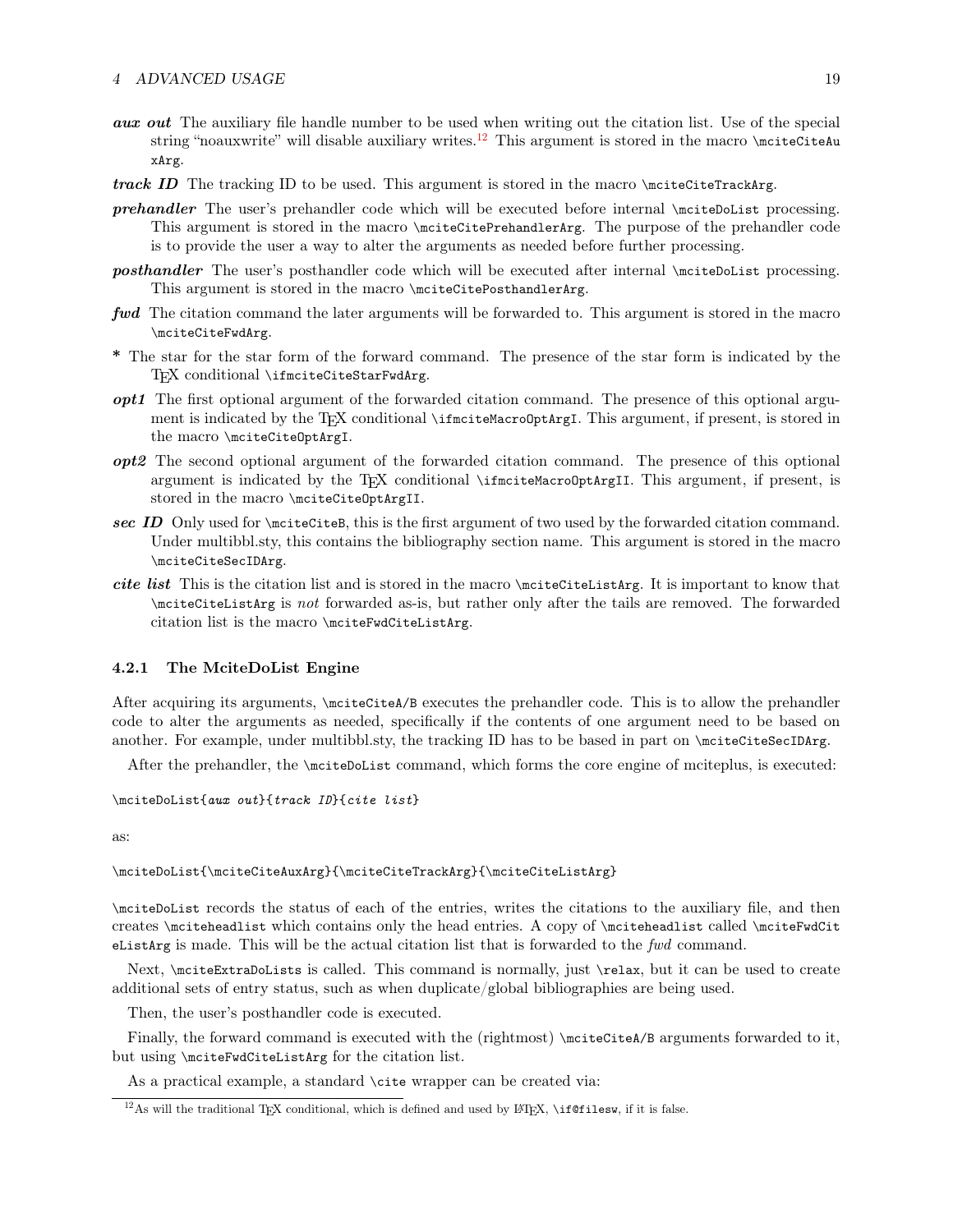#### 4 ADVANCED USAGE 20

\newcommand{\MYcite}{\mciteCiteA{\mciteauxout}{\mcitetrackID}{\relax}{\relax}{\mciteOrgcite}}

If \MYcite is invoked as:

\MYcite{Glashow,\*Salam,\*Weinberg}

mciteplus will do a:

\mciteCiteA{\mciteCiteAuxArg}{\mciteCiteTrackArg}{\relax}{\relax}{\mciteOrgcite}{\mciteCiteListArg}

which is the same as:

\mciteCiteA{\mciteauxout}{\mcitetrackID}{\relax}{\relax}{\mciteOrgcite}{Glashow,\*Salam,\*Weinberg}

which in turn would call:

\mciteDoList{\mciteauxout}{\mcitetrackID}{Glashow,\*Salam,\*Weinberg}

which will create a \mciteheadlist and \mciteFwdCiteListArg containing "Glashow", which will then be forwarded to the original LATEX \cite:

\mciteOrgcite{\mciteFwdCiteListArg}

which is effectively the same as:

#### \mciteOrgcite{Glashow}

.

Mciteplus carefully builds up the forwarded arguments using token lists so that the forward cite command isn't even aware that it has been wrapped within an earlier command. Thus, even cite.sty's automatic punctuation and spacing adjustments will work as normal.

Note that command structures that result in "double calls" to the miteplus engine (i.e., a cite command goes through mciteplus and then forwards to another cite command that also goes through mciteplus) although undesirable, will still work as intended without error.

## <span id="page-19-0"></span>4.3 Mcitethebibliography Hooks

Mciteplus supplies the macros \mciteBIBdecl and \mciteBIBenddecl which are executed at the beginning and ending of the mcitethebibliography environment, respectively, before the the normal thebibliography environment is begun or ended. By default they are both defined as macros containing only \relax, but a user may redefine them as needed to alter the mcitethebibliography environment setup.

There is also a \mcitefwdBIBdecl which is executed just after the original thebibliography has been started (i.e., forwarded) by mcitethebibliography. This can be used to adjust the setup of thebibliography before the first bibliography entry. One potential application is to sync the thebibliography counter to mcitebibi temcount. This trick can be used to obtain continuous numbering of the references under multibbl.sty even though that package does not normally provide this feature:

```
\documentclass{article}
\usepackage{multibbl}
\usepackage{mciteplus}
\mciteResetBibitemCountfalse
\verb|\renewcommand{\|micftwdBIBdec1}{\setminus\text{enum}{}|\value{\midncitebibitemcount}}\}\begin{document}
.
```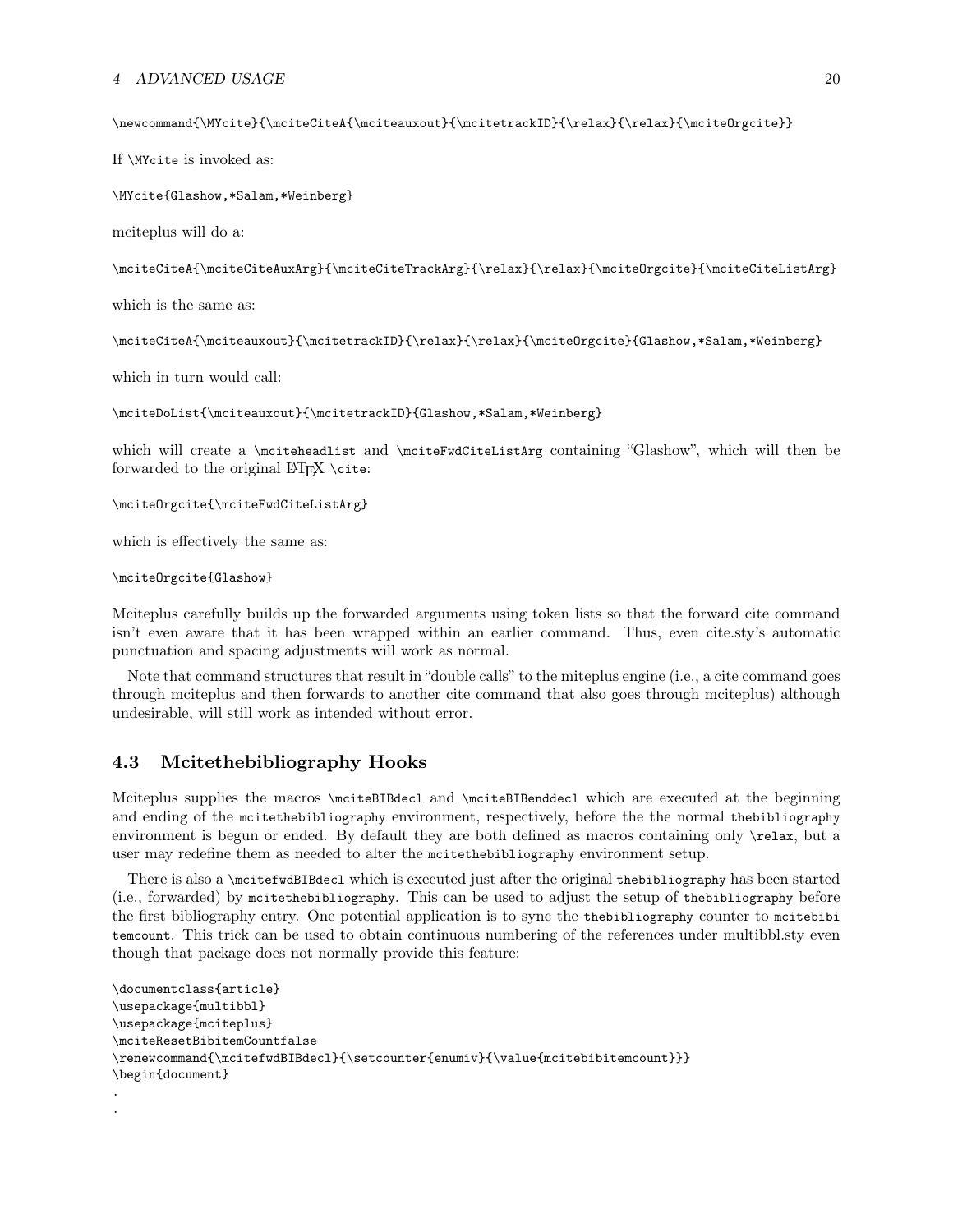## <span id="page-20-0"></span>5 Use With External Packages

Unless the "nohooks" option is invoked, mciteplus will automatically reconfigure itself and hook into the compatible packages it detects. Mciteplus should be loaded after other packages so that it can detect the other packages and to ensure that the definitions of the system cite commands have been finalized before mciteplus installs its wrappers at the beginning of the document.

It is not possible to test or list all of the possible interactions among all the various packages. Remember, just because the packages below are compatible with mciteplus, does not mean they all are compatible with each other, even in the absence of mciteplus. Here are some notes regarding the compatibility and use of mciteplus with some of the more common LAT<sub>EX</sub> bibliography related packages.

### <span id="page-20-1"></span>5.1 Bibunits

Mciteplus is fully compatible with Thorsten Hansen's bibunits package [\[11\]](#page-23-0). When using the global bibliography via the "globalcitecopy" and/or the star form of \cite, beware of the possibility of an mciteplus status (i.e., head or tail) conflict if the same entry is cited differently in different parts of the document.

### <span id="page-20-2"></span>5.2 Chapterbib

Mciteplus is fully compatible with Donald Arseneau's chapterbib package [\[6\]](#page-22-8) including the use of the chapterbib "duplicate" and "rootbib" package options. When using the "rootbib" option, be sure and enable mciteplus' "chapterbibrootbib" option. Mciteplus is not able to auto-detect the rootbib mode of chapterbib directly because when invoking that mode, the user must run LATEX a second time without the rootbib option. For all of these LAT<sub>EX</sub> runs, keep this mciteplus option enabled (i.e., as long as there is, or is going to be, a jobname.bbl file under chapterbib). When using the rootbib option, beware of the possibility of an mciteplus status (i.e., head or tail) conflict if the same entry is cited differently in different parts of the document.

### <span id="page-20-3"></span>5.3 Cite

Mciteplus is fully compatible with Donald Arseneau's cite package [\[12\]](#page-23-1), including cite's \citen, \citenum and \citeonline variants.

### <span id="page-20-4"></span>5.4 Citeref

Mciteplus will work with Björn Briel and Uni Oldenburg's citeref package [\[13\]](#page-23-2).

#### <span id="page-20-5"></span>5.5 Drftcite

Mciteplus is fully compatible with Donald Arseneau's drftcite package [\[14\]](#page-23-3), including drftcite's \citen variant. To get block aligned entry text in the bibliography, set the bibitem maximum width form to use the citation keys drftcite uses for the bibliography labels:

```
\mciteSetMaxWidthForm{bibitem}{\mciteBibitemArgI}
```
which, in turn, will revise the bibliography sample label accordingly. This is not done automatically by mciteplus because drftcite does not update the bibliography sample label (even in the absence of mciteplus).

## <span id="page-20-6"></span>5.6 Hyperref/Backref

Mciteplus should work fine with Sebastian Rahtz and Heiko Oberdiek's hyperref package [\[5\]](#page-22-7) including it's backref option.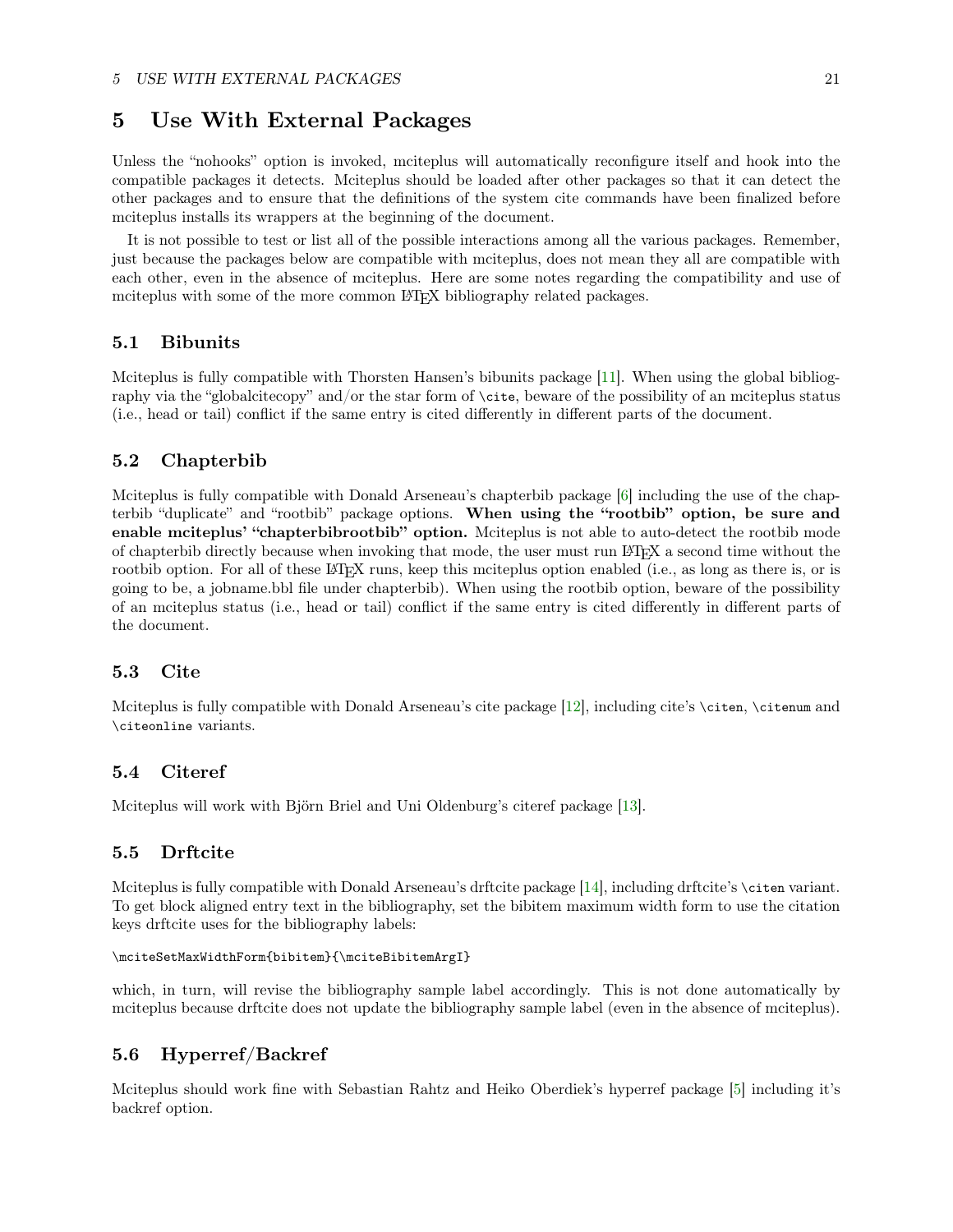## <span id="page-21-0"></span>5.7 Multibbl

Mciteplus is fully compatible with Apostolos Syropoulos's multibbl package [\[15\]](#page-23-4).

#### <span id="page-21-1"></span>5.8 Multibib

Mciteplus is fully compatible with Thorsten Hansen's multibib package [\[16\]](#page-23-5). Under mciteplus with natbib, multibib is patched to support all of natbib's \cite variants even though the original multibib only supported \citep, \citet, \citealp and \citealt. Multibib's internal command name list hook \@mb@citenamelist is ignored.

#### <span id="page-21-2"></span>5.9 Natbib

Mciteplus is fully compatible with Patrick W. Daly's natbib package [\[17\]](#page-23-6) as long as the bibstyle supports both. All of natbib's \cite variants are supported including: \citenum, \citep, \Citep, \citet, \Citet, \citet, \citet, \citet, \citet, \citet, \citet, \citet, \citet, \citet, \citet, \citet, \citet, \citet, \citet, \citet ealp, \Citealp, \citealt, \Citealt, \citeauthor, \Citeauthor, \citeyear, \citeyearpar, \citepalias and \c itetalias.

### <span id="page-21-3"></span>5.10 Notes2bib

Mciteplus is fully compatible with Joseph Wright's notes2bib package [\[18\]](#page-23-7). However, version 1.3 (January 2008) or later must be used for the notes2bib "tail" or "head" options to work with mciteplus.

## <span id="page-21-4"></span>5.11 REVT<sub>F</sub>X

Mciteplus is fully compatible with Arthur Ogawa and David Carlisle's REVT<sub>EX</sub> (Version 4) class [\[3\]](#page-22-5), including support for end notes in the bibliography. Note that to support this feature, REVT<sub>F</sub>X uses its own internal bibliography sample label and ignores the ones provided by BIBT<sub>EX</sub> and mciteplus. One annoyance is that REVTEX writes the footnote "citations" to the auxiliary file which causes BIBTEX to complain that it can't find these "entries" in its database (e.g., "Warning–I didn't find a database entry for "endnote7"". To stop this problem, add the following patch code (which you can cut and paste from mciteplus\_code.txt) right after REVT<sub>E</sub>X is loaded:

```
% Patch REVTeX to prevent BibTeX from seeing endnotes as citations
% Insert just after REVTeX is loaded
\makeatletter
\let\@ORGREVTEXendnotemark\@endnotemark
\let\@ORGREVTEX@makefnmark@cite\@makefnmark@cite
\def\@endnotemark{\bgroup\@fileswfalse\@ORGREVTEXendnotemark\egroup}
\def\@makefnmark@cite{\bgroup\@fileswfalse\@ORGREVTEX@makefnmark@cite\egroup}
\makeatother
```
## <span id="page-21-5"></span>5.12 Partially Supported Packages

Footbib: Eric Domenjoud's footbib package [\[19\]](#page-23-8) "peacefully coexists" with mciteplus in the sense that they do not interact. At present, an mciteplus compatible bibstyle cannot be used for the footbibliography.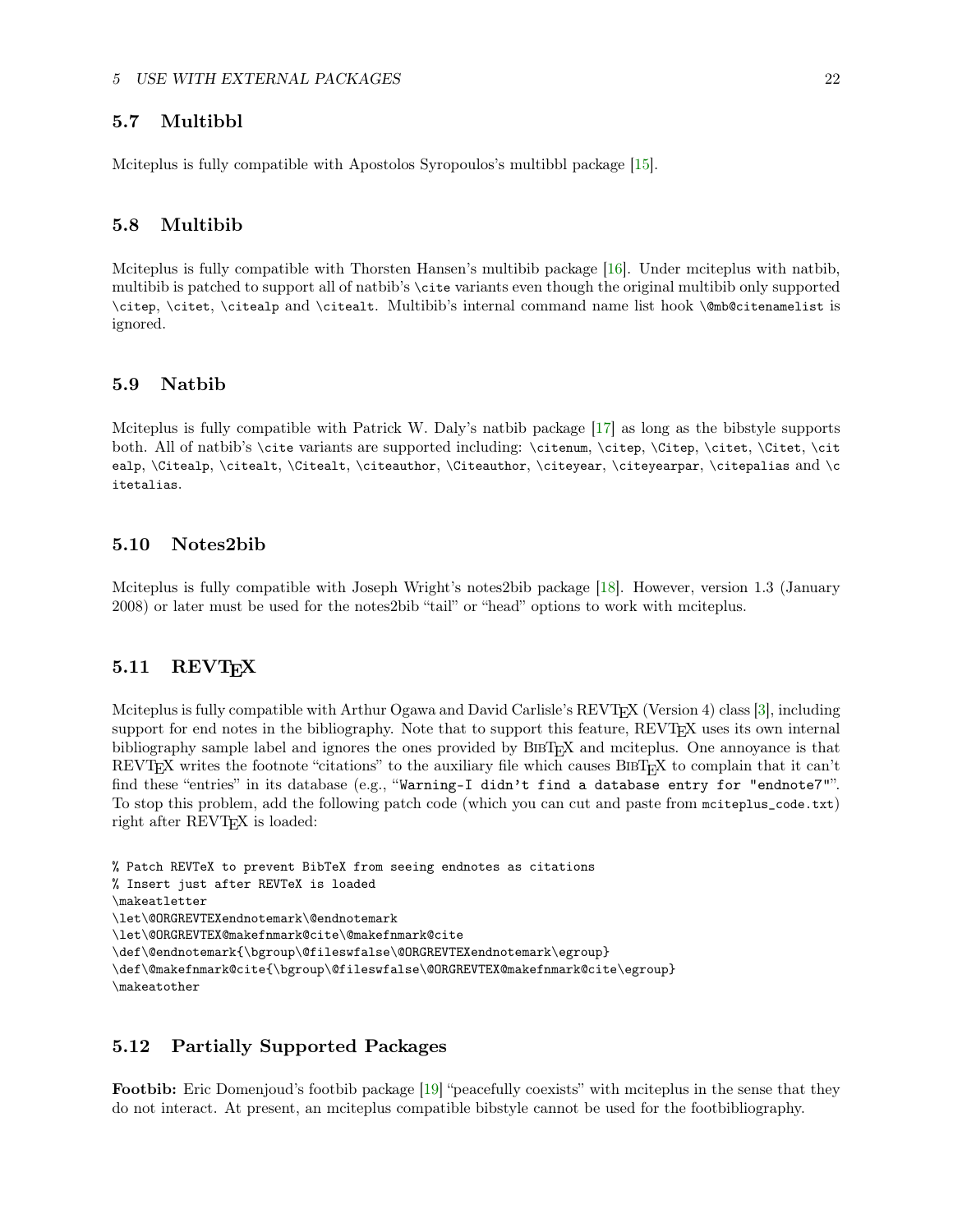## <span id="page-22-0"></span>5.13 Incompatible Packages

Unfortunately, the following packages are currently known not to work with mciteplus. Many of them clash with mciteplus on a fundamental level. However, others may be supported in the future.

Amsrefs: David Jones' amsrefs package [\[9\]](#page-22-11).

Apacite: Erik Meijer's apacite package [\[20\]](#page-23-9).

Biblatex: Philipp Lehman's biblatex package [\[10\]](#page-22-12). Future versions of biblatex may well offer features like those of mciteplus.

Bibtopic: Stefan Ulrich and Pierre Basso's bibtopic package [\[21\]](#page-23-10).

Inlinebib: René Seindal's inlinebib package [\[22\]](#page-23-11).

Jurabib: Jens Berger's jurabib package [\[23\]](#page-23-12).

Opcit: Federico Garcia's opcit package [\[24\]](#page-23-13).

Splitbib: Nicolas Markey's splitbib package [\[25\]](#page-23-14).

## <span id="page-22-1"></span>Acknowledgments

First and foremost, the author would like to thank Joseph Wright. Joseph beta tested prototype versions as well as provided many ideas that improved the final architecture of mciteplus.

Thorsten Ohl's mcite package identified the need for a LAT<sub>EX</sub> package that provides this type of bibliography handling and set the standard for so doing. Although coded differently, mciteplus uses the same basic approach to the problem (i.e., wrap the citation command, drop the tails, forward the head list to the original cite command, and selectively drop items in the bibliography) as originally implemented in mcite.sty.

## <span id="page-22-2"></span>References

- <span id="page-22-3"></span>[1] M. Shell. (2013, Sep.) The mciteplus.sty package. [Online]. Available: [http://www.ctan.org/](http://www.ctan.org/tex-archive/macros/latex/contrib/mciteplus/) [tex-archive/macros/latex/contrib/mciteplus/](http://www.ctan.org/tex-archive/macros/latex/contrib/mciteplus/)
- <span id="page-22-4"></span>[2] T. Ohl. (1996, Jan.) The mcite.sty package. [Online]. Available: [http://www.ctan.org/tex-archive/](http://www.ctan.org/tex-archive/macros/latex/contrib/mcite/) [macros/latex/contrib/mcite/](http://www.ctan.org/tex-archive/macros/latex/contrib/mcite/)
- <span id="page-22-5"></span>[3] A. Ogawa and D. Carlisle. (2010, Aug.) The REVTEX package. [Online]. Available: [http:](http://www.ctan.org/tex-archive/macros/latex/contrib/revtex/) [//www.ctan.org/tex-archive/macros/latex/contrib/revtex/](http://www.ctan.org/tex-archive/macros/latex/contrib/revtex/)
- <span id="page-22-6"></span>[4] M. Shell. (2008, Sep.) The IEEEtran BibTEX style. [Online]. Available: [http://www.ctan.org/](http://www.ctan.org/tex-archive/macros/latex/contrib/IEEEtran/bibtex/) [tex-archive/macros/latex/contrib/IEEEtran/bibtex/](http://www.ctan.org/tex-archive/macros/latex/contrib/IEEEtran/bibtex/)
- <span id="page-22-7"></span>[5] S. Rahtz and H. Oberdiek. (2012, Nov.) The hyperref.sty package. [Online]. Available: <http://www.ctan.org/tex-archive/macros/latex/contrib/hyperref/>
- <span id="page-22-8"></span>[6] D. Arseneau. (2010, Sep.) The chapterbib.sty package. [Online]. Available: [http://www.ctan.org/](http://www.ctan.org/tex-archive/macros/latex/contrib/cite/) [tex-archive/macros/latex/contrib/cite/](http://www.ctan.org/tex-archive/macros/latex/contrib/cite/)
- <span id="page-22-9"></span>[7] S. Pakin. (2013, Mar.) The eqparbox.sty package. [Online]. Available: [http://www.ctan.org/](http://www.ctan.org/tex-archive/macros/latex/contrib/eqparbox/) [tex-archive/macros/latex/contrib/eqparbox/](http://www.ctan.org/tex-archive/macros/latex/contrib/eqparbox/)
- <span id="page-22-10"></span>[8] O. Patashnik. (2010, Dec.) The alpha.bst bibstyle. [Online]. Available: [http://www.ctan.org/](http://www.ctan.org/tex-archive/biblio/bibtex/base/) [tex-archive/biblio/bibtex/base/](http://www.ctan.org/tex-archive/biblio/bibtex/base/)
- <span id="page-22-11"></span>[9] M. Downes and D. M. Jones. (2013, Mar.) The amsrefs package. [Online]. Available: <http://www.ctan.org/tex-archive/macros/latex/contrib/amsrefs/>
- <span id="page-22-12"></span>[10] P. Lehman and P. Kime. (2013, Jul.) The biblatex package. [Online]. Available: [http:](http://www.ctan.org/tex-archive/macros/latex/contrib/biblatex) [//www.ctan.org/tex-archive/macros/latex/contrib/biblatex](http://www.ctan.org/tex-archive/macros/latex/contrib/biblatex)